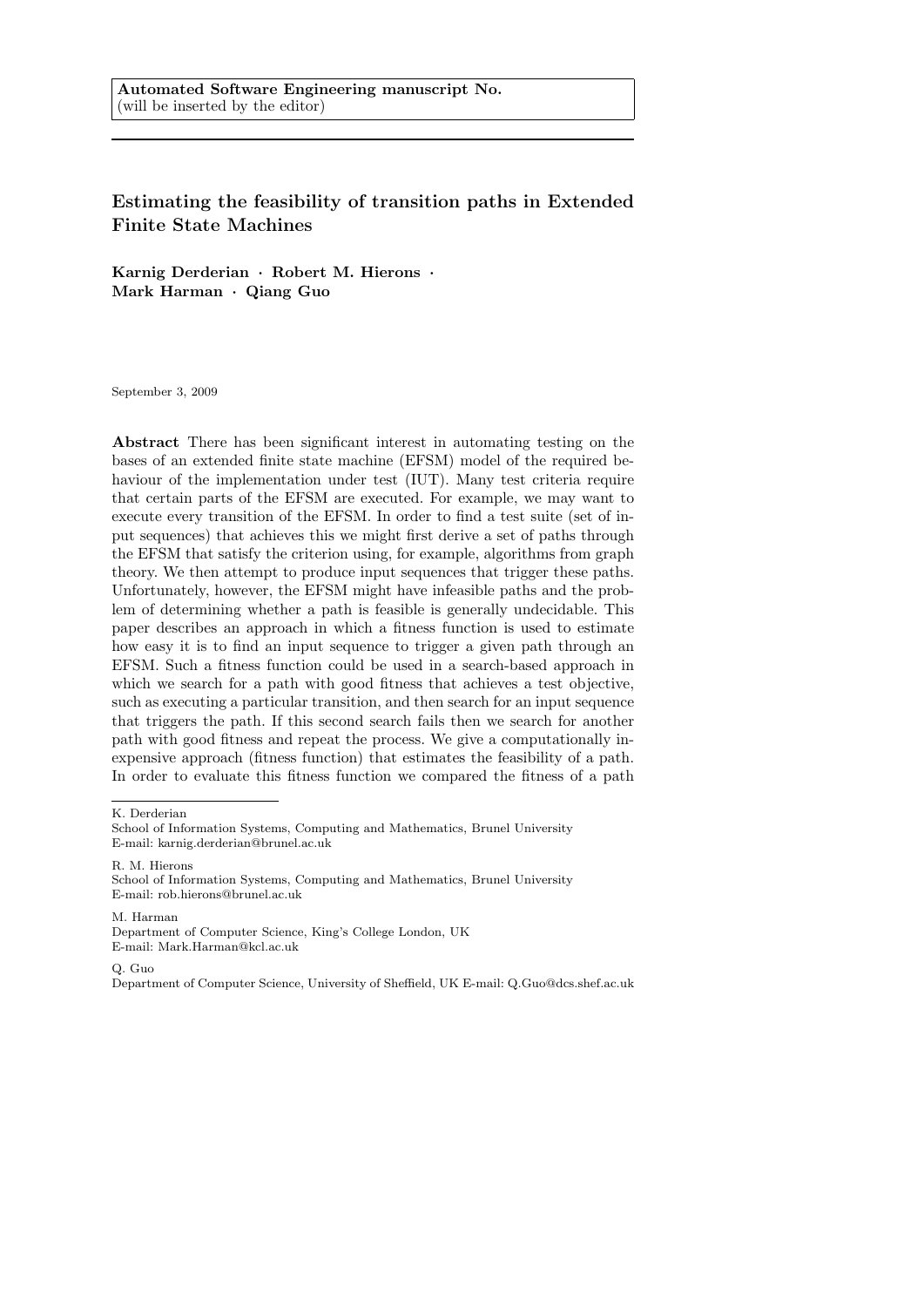with the ease with which an input sequence can be produced using search to trigger the path and we used random sampling in order to estimate this. The empirical evidence suggests that a reasonably good correlation (0.72 and 0.62) exists between the fitness of a path, produced using the proposed fitness function, and an estimate of the ease with which we can randomly generate an input sequence to trigger the path.

Keywords EFSM, transition feasibility, state-based testing, automated test generation

# 1 Introduction

Finite state machines (FSMs) and extended finite state machines (EFSMs) have been used to model state based systems in different areas like sequential circuits [10], software development [3] and communication protocols [1, 14, 19, 26–30]. They have been found to be an effective method for modelling and there are automated techniques and tools that can be used with them. To ensure the reliability of systems once implemented they must be tested for conformance to their specifications.

While FSMs can be used to model the control structure of a system, they are not suitable for modelling state-based systems that have data. For example, if we are modelling a simple vending machine and wish to include in this model the amount of change in the machine then the state of the machine includes the change currently in the machine. This leads to a vast state space if we use FSMs even for such a simple system. In contrast, if we use EFSMs then we can represent the change with a few variables and obtain a relatively small model. As a result, most state-based modelling languages, such as statecharts and SDL, use EFSMs rather than FSMs.

This paper is motivated by problems related to testing a state-based system against an EFSM model  $M$ . In testing we use a test suite, which is a set of input sequences to be applied to the *implementation under test (IUT)*. Each such input sequence defines a path through  $M$ : the path traversed if we simulate the execution of  $M$  with the input sequence. In addition, test criteria, which give the desired properties of the test suite, are often expressed in terms of paths through the EFSM. For example, we may want a test suite that leads to every transition of M being executed (see, for example, [20]).

There are two main approaches to automating test generation from an EFSM M. The first approach is to expand out the data to form an FSM but this leads to a combinatorial explosion and often is impractical. An alternative is to devise a set of paths through the EFSM that, between them, satisfy the test criterion. We can then attempt to find input sequences that lead to these paths in M being followed. Unfortunately, however, these paths may be infeasible and even if they are feasible it may be difficult to find input to trigger them. While there has been work on transforming an EFSM to one that has no infeasible paths  $[6, 7]$ , this has only been achieved for EFSMs in which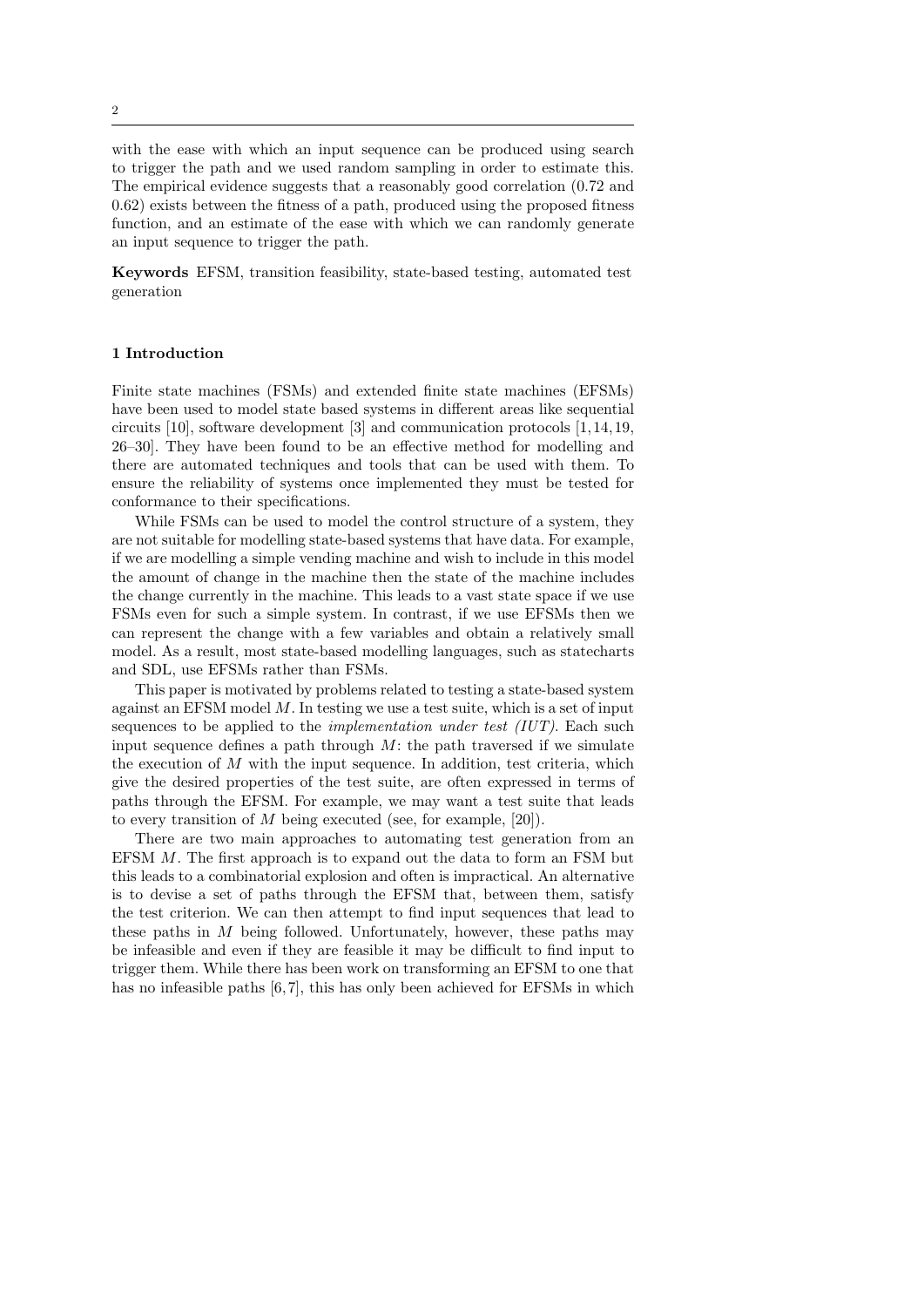all operations and guards are linear. In addition, the problem of determining whether a path in an EFSM is feasible is generally undecidable.

This paper aims to contribute to the use of search-based techniques, such as genetic algorithms and simulated annealing, to automating test generation from an EFSM. Such approaches use fitness functions that allow the test generation problem to be expressed as one of finding an input sequence with optimal fitness. There has been significant interest in the use of search-based techniques to automate white-box testing (see, for example, [16,18, 21]), in which we require test data that executes certain structures in the code. There has also been recent interest in applying search-based techniques when testing from an EFSM and the problem of finding an input sequence to traverse a given path has been investigated (see, for example, [15]). Unfortunately, a chosen path through an EFSM may be infeasible and this paper proposes the use of a simple fitness function whose aim is to direct testing towards paths that are likely to be feasible and relatively easy to trigger using search. If we can define such a fitness function then this can be used in a search for a path that satisfies a test objective (part of a test criterion) and we then attempt to find an input sequence to follow the chosen path. If we fail to find such an input sequence then we can iterate.

Since path feasibility is generally undecidable any fitness function devised to direct testing towards paths that are likely to be feasible can only be an approximation. In addition, if we are to use such a fitness function in searching for an appropriate path then we require a fitness function that is computationally cheap to evaluate: search-based techniques often require fitness functions to be evaluated many thousands of times. As a result, we require a relatively simple fitness function and it seems likely that there will be a trade-off between complexity and precision.

This paper makes two main contributions. First, it proposes a fitness function that aims to estimate how easy it is to trigger a path and that is computationally cheap to evaluate. The second major contribution is that we evaluate the fitness function using experiments on two examples. In the experiments we generated a set of paths and for each path we evaluated the path's fitness and estimated how easy it is to find an input sequence to execute the path using search: this was estimated by attempting to find an appropriate input sequence using random search. While the proposed fitness function is (deliberately) quite simple and cheap to compute, the experiments found there to often be a reasonably good correlation between the fitness of a path and the estimate of how easy it is to find an input sequence to execute the path. This result is extremely promising and suggests that automated test generation methods might use this fitness function, or something similar, to search for appropriate paths through an EFSM that are likely to be feasible and relatively easy to trigger using search.

The paper is structured as follows. In Section 2 it outlines the problem and describes EFSMs. The approach used to search for feasible transition paths (FTPs) and the proposed fitness function are described in Section 3, including preprocessing steps that have to be carried out once for every EFSM. The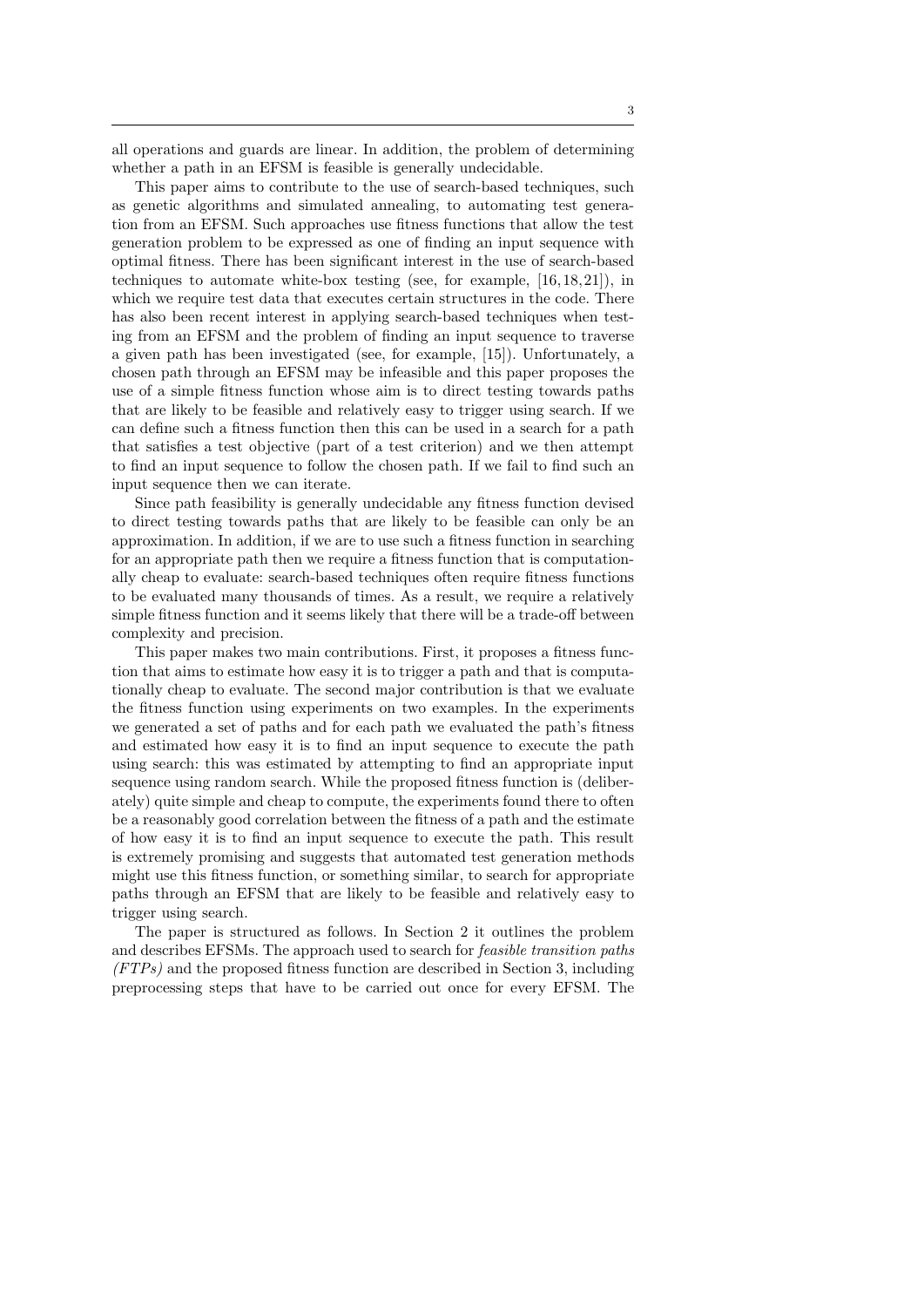experiments are described in Section 4 and here we also analyse the results. Finally, in Section 5 we draw conclusions and discuss possible future work.

# 2 EFSM abstraction model

In this section we start in Section 2.1 by describing EFSMs. In Section 2.2 we then discuss the problem of testing from an EFSM and in Section 2.3 we then discuss the abstraction and representation we use.

# 2.1 EFSM model

FSMs are known to model appropriately sequential circuits and control portions of communication protocols. However FSMs are not powerful enough for some applications where EFSMs are used instead. EFSMs have been widely used in telecommunications, and are also now being applied in areas ranging over aircraft, train control, medical and packaging systems. Examples of languages based on EFSMs include SDL, Estelle and Statecharts [9].

By EFSMs we mean Mealy (finite state) machines with parameterised input and output, internal variables, operations and predicates defined over internal variables and input parameters. In the following we use NIL to refer to either an absence of input (no input is required to trigger a transition/operation) or to there being no guard/precondition, depending on the context in which it is used.

An EFSM M can be defined as  $(S, s_0, V, \sigma_0, P, I, O, T)$  where

- $S$  is the finite set of logical states
- $s_0 \in S$  is the initial state
- $-$  V is the finite set of internal variables
- $-\sigma_0$  denotes the mapping from the variables in V to their initial values
- $P$  is the set of input and output parameters
- $I$  is the set of input declarations
- $-$  O is the set of output declarations
- $T$  is the finite set of transitions.

A transition  $t \in T$  is defined by  $(s_s, q_I, q_D, op, s_f)$  where

- $s_s$  is the start state of t;
- $-g_I$  is the input guard expressed as  $(i, P^i, g_{P^i})$  where
	- $i \in I \cup \{NIL\};$
	- $-P^i \subseteq P$ ; and
	- $q_{P_i}$  is the input parameter guard that can either be NIL or a logical expression in terms of variables in V' and P' where  $V' \subseteq V$ ,  $\emptyset \neq P' \subseteq$  $P^i;$
- $q_D$  is the domain guard and can be either NIL or represented as a logical expression in terms of variables in  $V'$  where  $V' \subseteq V$ ;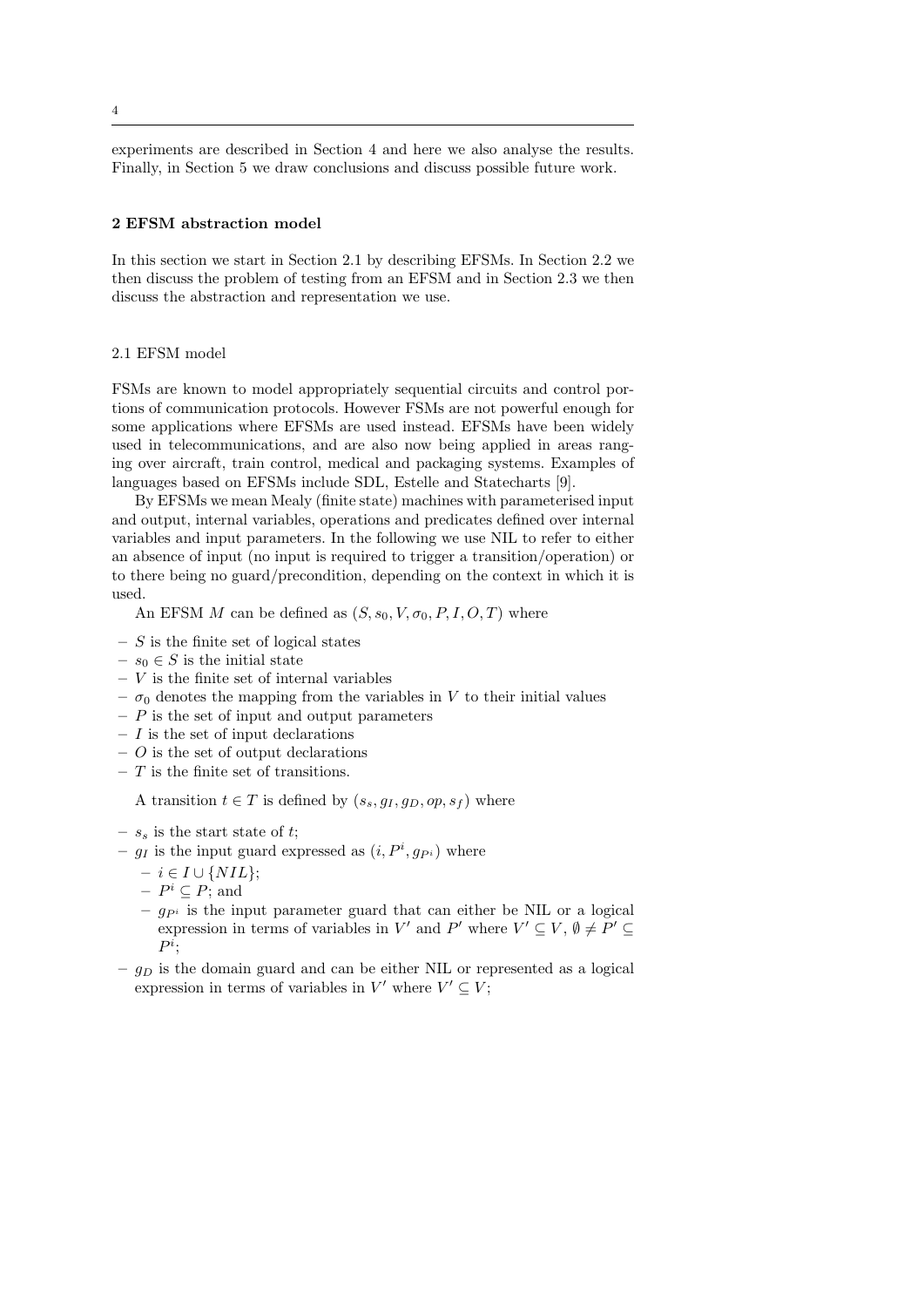- $op$  is the sequential operation which is made up of simple output and assignment statements; and
- $s_f$  is the final state of t.

The label of a transition in an EFSM has two guards that decide the feasibility of the transition: the input guard  $q_I$  and the domain guard  $q_D$ . In order for a transition to be triggered its guard  $g_I$  must be satisfied. Some inputs may carry values or specific input parameters and M may guard those values with the input parameter guard  $q_P$ . Hence the values of the input parameters may determine whether a transition is triggered and affect the output of M. The input guard  $(NIL, \emptyset, NIL)$  represents no input being required, which makes the transition spontaneous.  $g_D$  is the guard, or precondition, on the values of the system variables (for example,  $v > 4$ , where  $v \in V$ ). Note that in order to satisfy the domain guard  $q_D$  of a transition t, it might be necessary to have taken some specific path to the start state of  $t$ . op is a set of sequential statements such as  $v := v + 1$  and !o where  $v \in V$ ,  $o \in O$  and !o means 'output  $\sigma$  to the environment'. Literal outputs (output directly observable by the user) are denoted with ! and output functions (an output function may produce different output depending on the parameters it receives) without it (for example,  $[0, \text{and } u(v)]$ ). If a transition t has an output function, then the output value produced by  $t$  is determined by the parameters passed to the output function (the parameters can include internal variables and input parameters for that transition). The operation of a transition in an EFSM has only simple statements such as output statements and assignment statements, no branching statements are allowed.

We assume that none of the spontaneous transitions in an EFSM are without any guards,  $q_I = (NIL, \emptyset, NIL)$  and  $q_D = NIL$ , because they will be uncontrollable. When a transition in an EFSM is triggered, all the actions of the operation specified in its label are performed consecutively and only once.

**Definition 1** An EFSM  $M$  is deterministic if any pair of transitions  $t$  and  $t'$ initiating from the same state  $s$  that share the same input declaration  $x$  have mutually exclusive guards.

When an EFSM receives an input, the choice of transition triggered depends not only on the input parameters but also on the values of the internal variables. In FSM there are no internal variables and guards on the transitions. This makes triggering a transition in EFSMs more complex than in FSMs. As an example consider the Initiator process of the Inres protocol [13] represented as an EFSM in Figure 1. There are two transitions initiating from state  $S_w$ with the input declaration  $T_{\text{expired}}$  -  $t_2$  and  $t_3$ . However they have mutually exclusive conditions - *counter*  $\lt$  4 and *counter*  $\geq$  4 respectively.

Definition 2 An EFSM is strongly connected if for every ordered pair of states  $(s, s')$  there is some feasible path from s to s'.

We assume that any EFSM considered is deterministic and strongly connected. Consider the EFSM in Figure 1 again. There is an FTP between every pair of states and so this EFSM is strongly connected.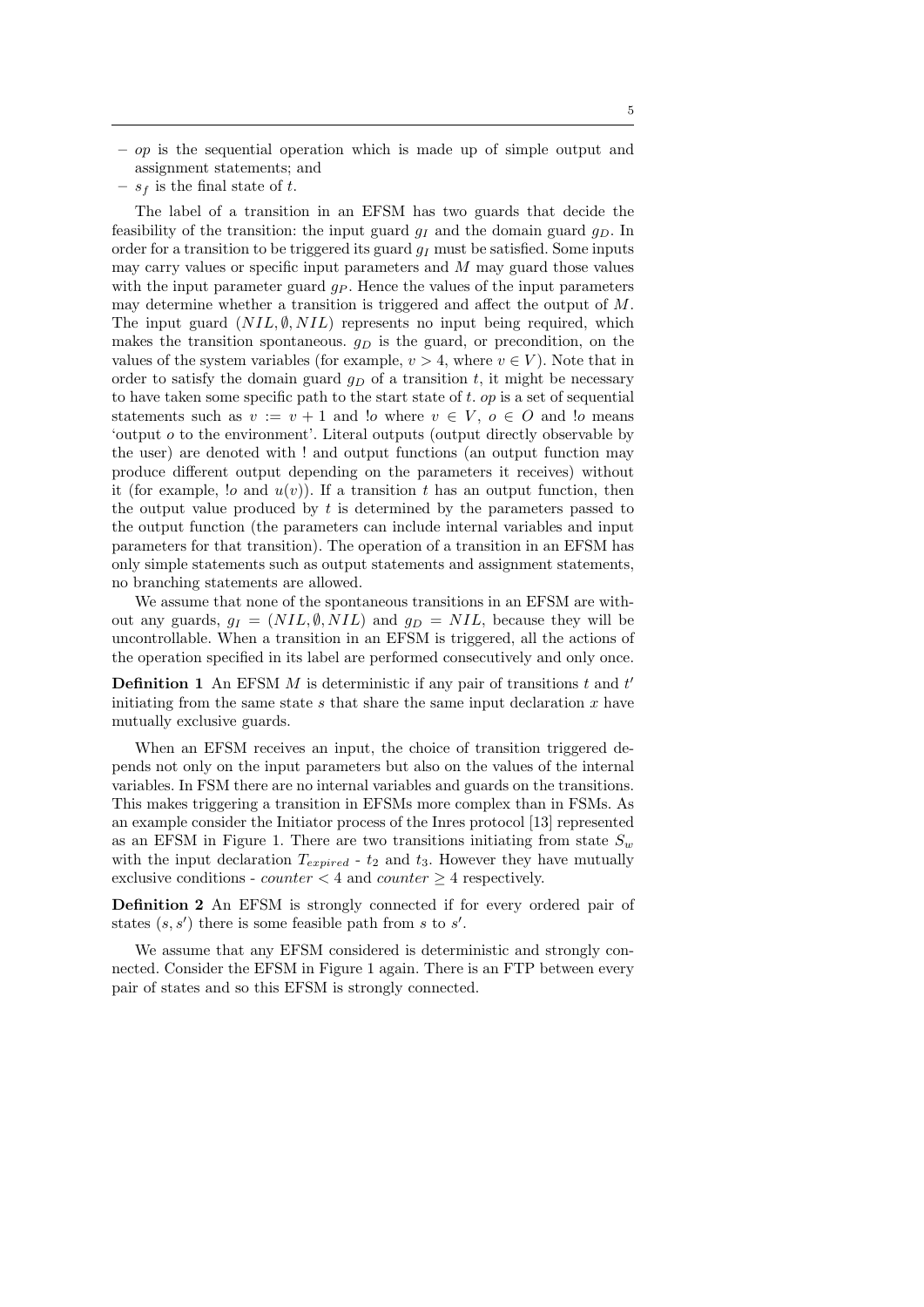

Fig. 1 Inres protocol as an EFSM  $M_1$ 

## 2.2 Testing from EFSMs

Usually the implementation of a system specified by an FSM or EFSM is tested for conformance by applying a sequence of inputs and verifying that the corresponding sequence of outputs is that which is expected. This commonly involves executing a number of transition paths, until all transitions have been tested at least once. In EFSMs, in order to follow a transition path it is necessary to satisfy all of the guards involved, in addition to using a specific input sequence to trigger these transitions.

**Definition 3** Given an EFSM  $M$  a transition path (TP) represents a sequence of transitions in  $M$  where every transition starts from the state where the previous transition finished.

Typically the machines that arise are complex and brute force testing is infeasible [22].

When systems are tested against an FSM, often a fault can be categorised as either an output fault (wrong output is produced by a transition) or a state transfer fault (the state after a transition is wrong). A test strategy for a transition with starting state  $s_i$  and input x would involve moving M to  $s_i$ , applying x, verifying the output, and checking the transition's end state. There are two main approaches to checking the state after a transition. State identification sequences determine the current state of the system [22]. In contrast, state verification sequences check that the current state is that expected [22]. Thus, the result of applying a state verification sequence tells us whether the system was in the correct state but if the state was wrong then it might not be enough to identify the actual (incorrect) state.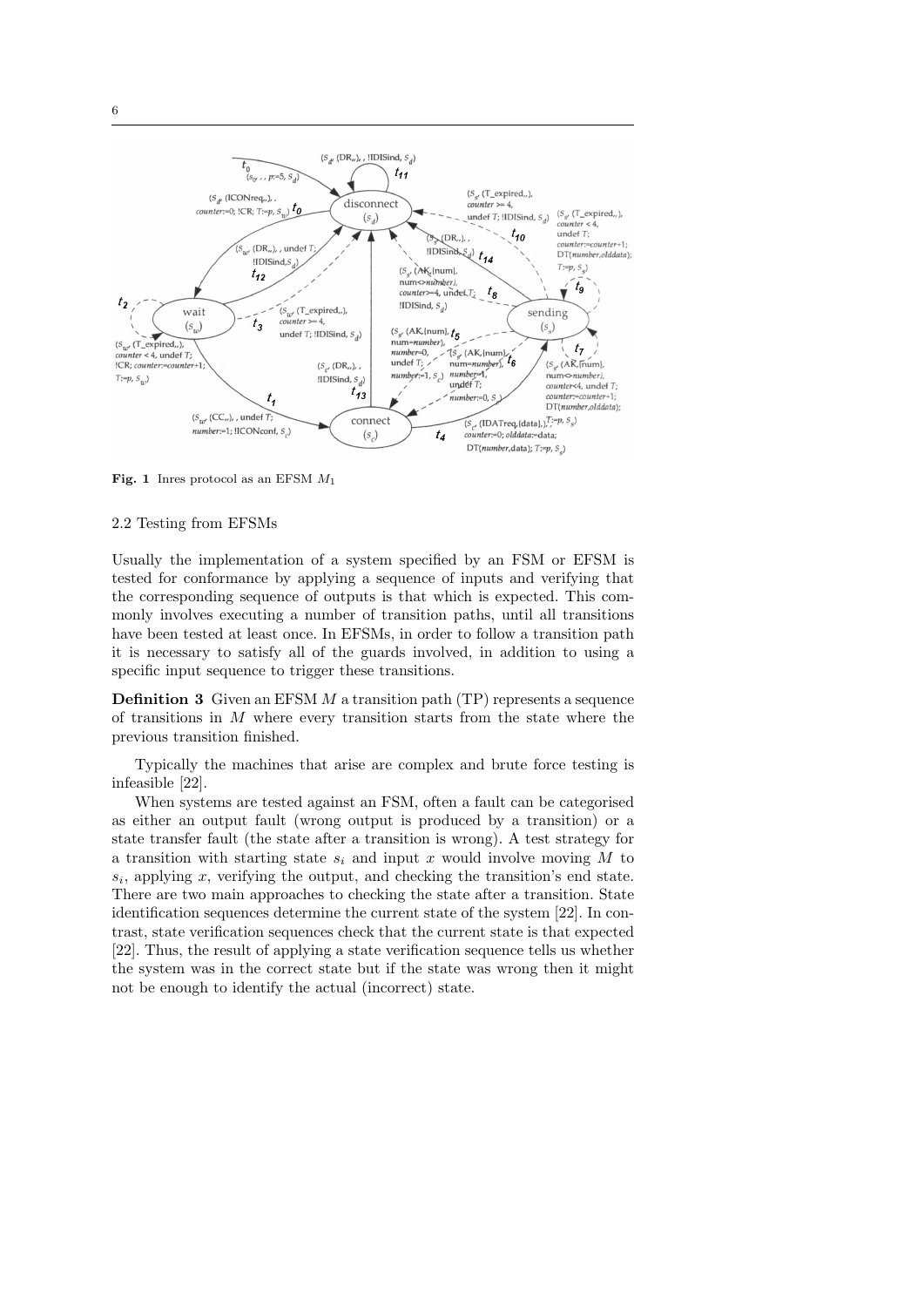In EFSMs, test sequence generation is more complex than it is for FSMs. In FSMs all paths are feasible since there are no guards [6]. With EFSMs, however, in order to trigger a transition path it is necessary to satisfy the transition guards. A transition guard may refer to the values of the internal variables and the input parameters, which in turn can assume different values after each transition. Some transition paths might have no conditions, some might have conditions that are rarely satisfied and some transition paths will be infeasible. The existence of infeasible transition paths creates difficulties for automating test generation.

There are two main approaches for using FSM test techniques when testing from an EFSM. First, we can expand out the data in the EFSM to form an FSM but this can lead to a combinatorial explosion. Alternatively, when testing from an EFSM M we can abstract out the data to form an FSM  $A(M)$ . An FSM based automated test generation technique, when applied to  $A(M)$ , returns a set of paths through  $A(M)$  and each such path corresponds to a path in  $M$ . However, there is no guarantee that these paths are feasible in  $M$  since the transitions may have guards. Recent work has shown how this problem can be overcome by transforming an EFSM  $M$  into an EFSM  $M'$  in which all paths are feasible [7]. Once this transformation has taken place, FSM based methods are used to produce paths through  $A(M')$  in the knowledge that each such path corresponds to a feasible path in  $M'$ . However, this work requires that all operations and guards are linear and has exponential complexity. As a result, test generation for EFSMs is still an open research problem [7, 14] and this motivates the approach described in this paper.

The general problem of finding a (an arbitrary) feasible transition sequence for an EFSM is uncomputable, as is generating the necessary input sequence to trigger such a transition sequence. While a random algorithm could be used it does not always produce acceptable results. Test case generation and optimisation for FSM based systems has been of interest  $[6, 11, 12, 24]$ . Heuristic search techniques like genetic algorithms (GAs) have been used in problems like generating test sequences for FSMs [5, 8] and generating test input sequences for communicating FSMs [4]. Heuristic search techniques can also be applied to the FTP generation problem if a robust fitness function can be defined. Hence a function that can estimate the likelihood that a TP can be triggered may help in areas like test sequence generation since it can be used to bias the search towards TPs that are likely to be feasible and relatively easy to trigger.

#### 2.3 EFSM abstraction model

Now consider the problem of finding an input sequence that triggers a feasible transition path (FTP) from state  $s_i$  to state  $s_j$  of an EFSM M.

**Definition 4** A forward feasible transition path (F-FTP) for state  $s_i$  of an EFSM  $M$  is a sequence of transitions initiating from  $s_i$  that is feasible for at least one combination of values of the finite set of internal variables V of M.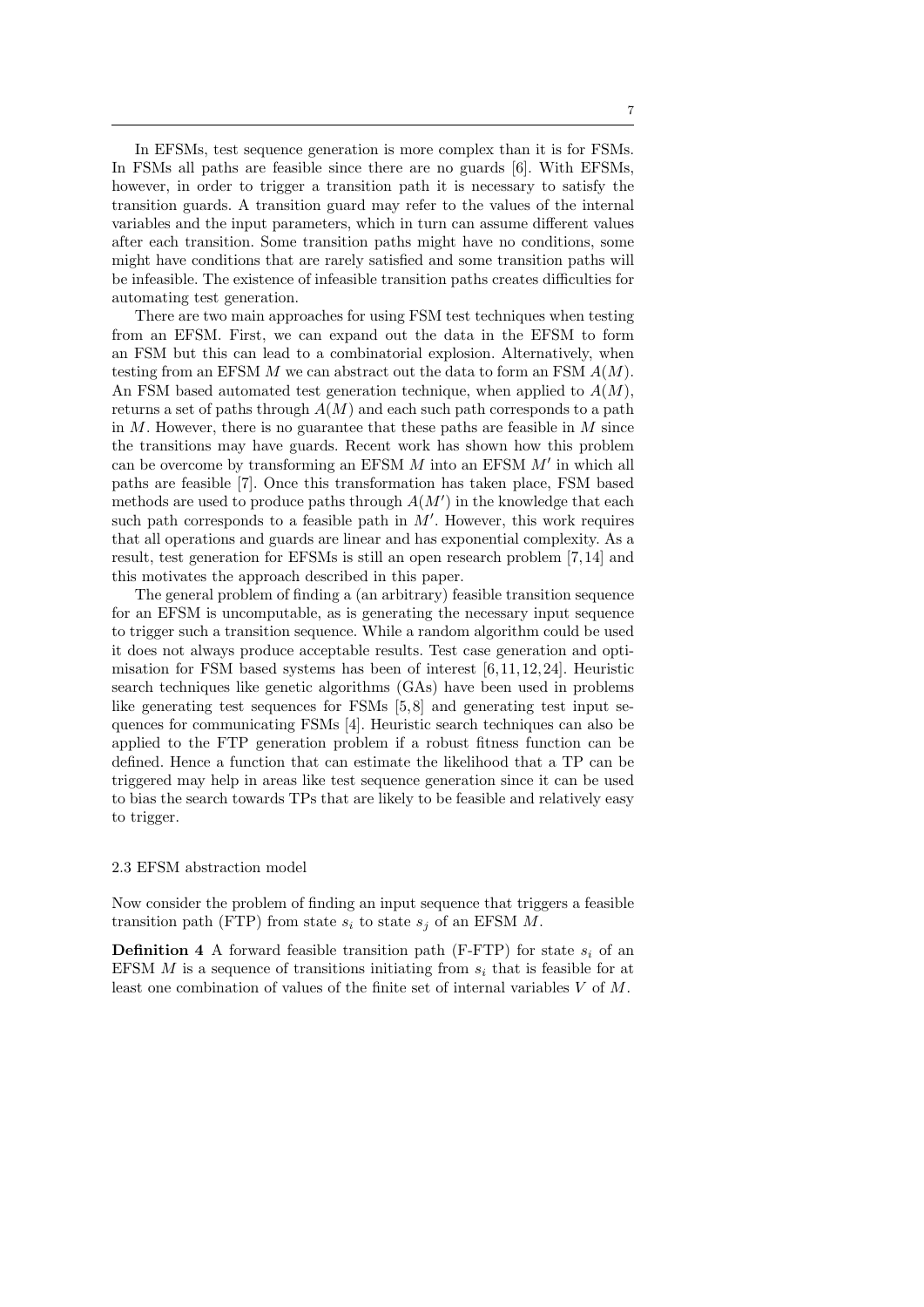State identification and state verification sequences for an EFSM must trigger an F-FTP. Methods that can help identify F-FTPs can potentially be used to help in state identification and state verification sequence generation.

**Definition 5** A backward feasible transition path (B-FTP) for state  $s_i$  of an EFSM  $M$  is a sequence of transitions ending at  $s_i$  that is feasible for at least one combination of values of the finite set of internal variables V of M.

A BF-FTP is a feasible transition path with specified both start state  $s_i$ and end state  $s_j$ . This paper uses FTP to refer to all three types.

In a transition path of an FSMs each transition can be represented by its start state and input  $(s_s, i)$ . However with EFSMs this information is not sufficient because there can be more than one transitions sharing the same start state and input due to them having mutually exclusive guards. Instead a transition  $t$  in an EFSM  $M$  can be identified by its start state, input declaration, input parameter, the input parameter guard and the domain guard  $(s_s, i, P^i, g_{P^i}, g_D)$ .  $g_{P^i}$  and  $g_D$  for a transition t in M can both be logical expressions and their results may depend on input parameter  $P<sup>i</sup>$  of t and the values of some of the internal variables of  $M$ . Transitions sharing the same start state and input declaration can be classified according to their input guard predicate and domain guard predicate. To identify these for every set of transitions sharing the same start state  $s$  and input declaration  $i$ , the number of unique input guards (input predicate branches) and unique domain guards (domain predicate branches) is counted and a predicate dependency tree for state s and input declaration i can be constructed.

Consider the Sending state  $(S_s)$  in the EFSM  $M_1$  on Figure 1. There are four transitions initiating from this state that share the same input declaration AK and input parameter num. A partial transition table for this state (Figure 2) represents all the outgoing transitions from state  $S<sub>s</sub>$  of  $M<sub>1</sub>$  with the same input that differ only in their input parameter guards and domain guards.

| $\mathbf{a}$ | P <sup>i</sup> | $g_{pi}$                                         | $g_D$              | PR |                   |
|--------------|----------------|--------------------------------------------------|--------------------|----|-------------------|
| AK           | num            | $num = number$                                   | $number = 0$ PB1   |    | $t_{5}$           |
| AK           | num            | $num = number$                                   | $number = 1$ $PB2$ |    | $t_{6}$           |
| AK           | num            | $num \neq number \quad counter \geq 4 \quad PB3$ |                    |    | $t_{8}$           |
| AK           | num            | $num \neq number \quad counter < 4 \quad PB4$    |                    |    | $t_{\mathcal{F}}$ |

Fig. 2 Partial transition table for transitions starting from  $S_8$  in EFSM  $M_1$  (Figure 1)

A transition in a transition path of an EFSM can be identified by a tuple  $(s_s, i, q_{P_i}, q_D)$  in which  $s_s$  is its start state, i is its input,  $q_{P_i}$  is its input guard and  $g_D$  is its domain guard. The input parameter  $P<sup>i</sup>$  is not required in order to be able to uniquely identify a transition in  $M$ . Note how in this case some transitions with different domain guards share a common input predicate guard.

Not all transitions in EFSMs have input parameter guards and domain guards and so transitions in an EFSM  $M$  can be categorised in the following way: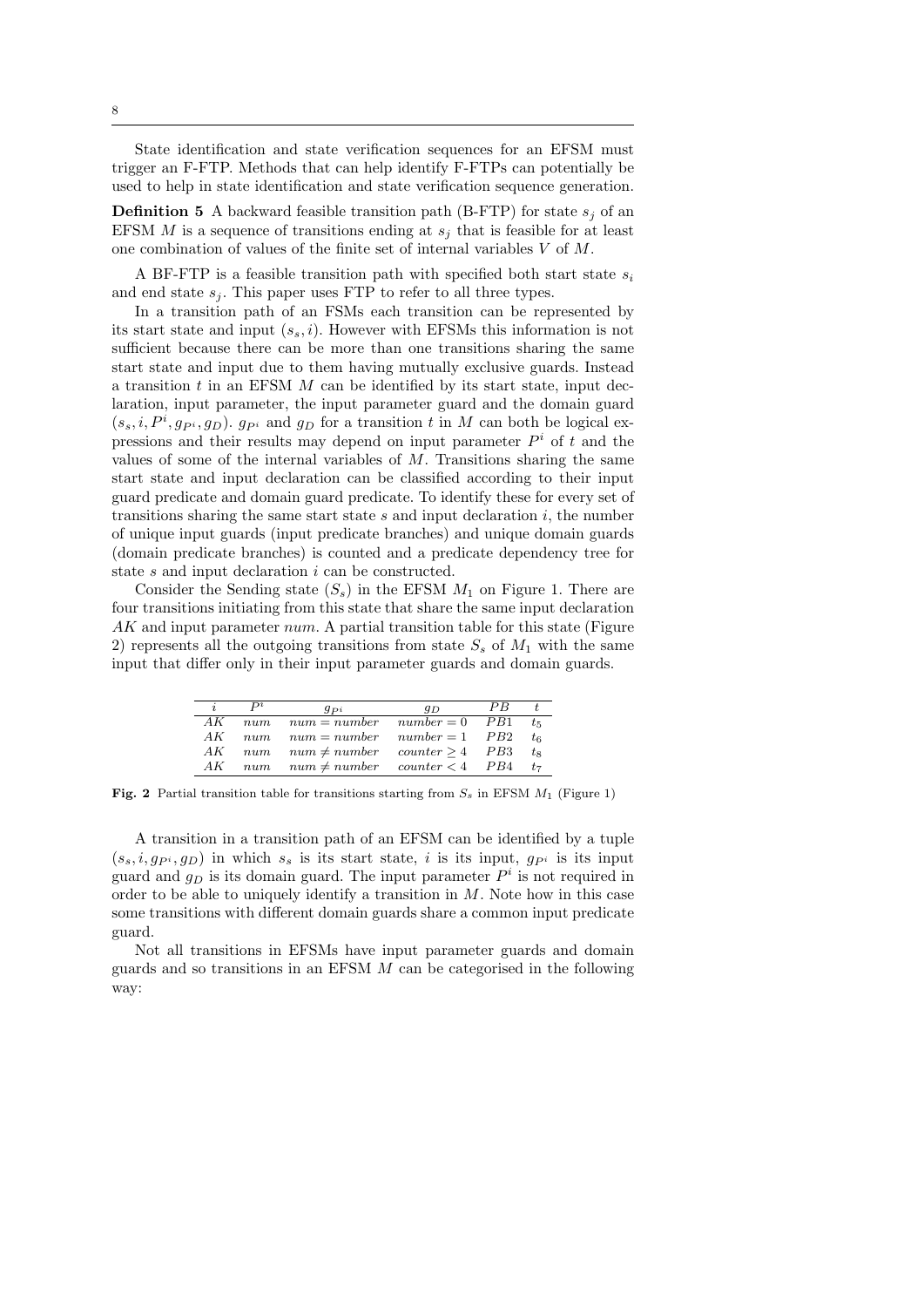

Fig. 3 Predicate dependency graph for the transitions of Figure 2

- $-$  simple transitions are those transitions that have no input parameter guard and no domain guard,  $g_{P^i} = NIL$  and  $g_D = NIL$ .
- $q_{P^i}$  transitions are those transitions that have an input parameter guard but *not* a domain guard,  $g_{P^i} \neq NIL$  and  $g_D = NIL$ .
- $g_D$  transitions are those transitions that have a domain guard but not an input parameter guard,  $g_D \neq NIL$  and  $g_{P_i} = NIL$ .
- $g_{P_i}$  transitions are those transitions that *have* both an input parameter guard and a domain guard,  $q_{P_i} \neq NIL$  and  $q_D \neq NIL$ .

The sequential operations  $op$  for a given transition  $t$  can consist of simple assignments and output statements. However in EFSMs besides output declarations there are also output functions that take a number of parameters and generate an output based on these parameters. An assignment statement in the op part of a transition would not generate any observable output. However such assignment statements can still contribute to the value of the output generated in a later transition if the assignment changes the value of one of the output function's parameters. It can also affect the feasibility of the remaining transitions in the transition path and should also be considered.

**Definition 6** An input sequence (IS) is a sequence of input declarations  $i \in I$ with associated input parameters  $P^i \subseteq P$  of an EFSM M.

Instead of using  $g_{P^i}$  and  $g_D$  together in order to identify a transition we can simply use a label.

**Definition 7** A predicate branch (PB) is a label that represents a pair of  $q_{pi}$ and  $g_D$  for a given state s and input declaration i. A PB identifies a transition within a set of transitions with the same start state and input declaration.

Since a PB identifies a transition  $t$  within the set of transitions with the same start state and input declaration as  $t$ , the combination of a PB, input declaration and a starting state identifies a transition. In addition, the ending state  $s'$  of the transition  $t$  is unique and so if we follow this with another PB and input declaration then we identify the next transition  $t'$  since we know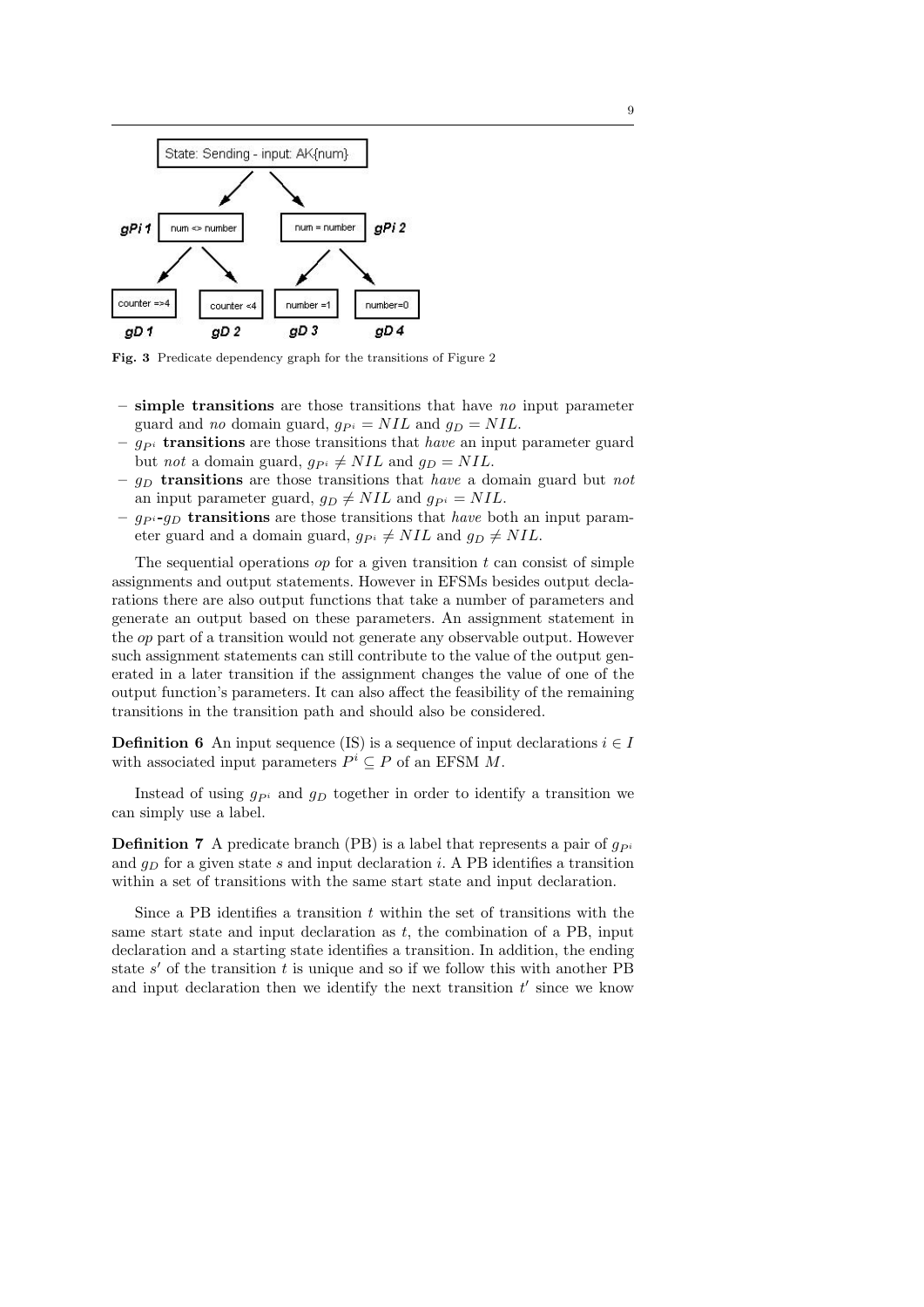that the starting state of  $t'$  is  $s'$ . As a result, we can use a sequence of pairs of PBs and input declarations to identify a  $TP$  through the  $EFSM$ , that starts at the initial state, although the path may be infeasible. For example consider the transitions listed in Figure 2. Each transition can be identified by the start state  $S_s$ , input declaration AK and predicate branch label  $PB$ .

Definition 8 An abstract input sequence (AIS) for M represents an input declaration sequence with associated PBs that defines a TP in M.

Consider the sequence of transitions  $t_0$ ,  $t_1$ ,  $t_4$ ,  $t_7$  and  $t_5$  initiating from state  $S_d$  in Figure 1. The AIS for this TP is  $(ICONreq, PB_{s_d,1}); (CC, PB_{s_u,1});$  $(IDATreq, PB_{s_c,1}); (AK, PB_{s_s,4}); (AK, PB_{s_s,1}).$  Generating an IS for a TP from an AIS involves two stages. The input declarations are mapped across from the AIS to the IS and then we need to find input parameters that trigger the PBs. This can lead to conditions on the values of some of the internal variables of the EFSM. For the TP presented earlier, the internal variable *counter* must be smaller than 4 so that transition  $t_5$  is triggered.

# 3 Feasibility estimation algorithm

In order to achieve our objective we require an easy to compute fitness function that estimates the feasibility of a TP. It is always possible to trigger a simple transition in a transition path since there are no guards to be satisfied. The presence of  $g_{P^i}$  transitions could render a transition path infeasible because of its input predicate guard. The values of the input parameters  $P^i \subseteq P$  are chosen by the tester. However, when these conditions also depend on some internal variables  $V' \subseteq V$  (see, for example, the  $g_{P_i}$  of  $t_6$  in  $M_1$ ;  $num = number$ ) then such  $g_{P^i}$  transitions might be no easier to trigger than  $g_D$  transitions. In some cases the execution of a  $q_D$  transitions could require reaching its start state through a specific transition path. The feasibility of  $q_{P^{i}}$ - $q_{D}$  transitions depends on both issues outlined above for  $g_{P_i}$  transitions and  $g_D$  transitions.

Since the presence of  $q_D$  transitions and  $q_{P^i}$ - $q_D$  transitions seem to increase the chance of a transition path being infeasible such transitions can be penalised and simple transitions rewarded.

One important issue to consider is how to weight the fitness of transitions of different types. A table with the associated penalties for every transition in a transition path is presented in Figure 4. The penalty values shown are by no means definitive, but they aim to aid the estimation according to the arguments presented above. It has also been assumed that  $\neq$  is the easiest type of comparison operator to be satisfied while  $=$  is the most difficult. Naturally, for some EFSMs exactly the opposite might be true in certain cases. A more detailed analysis of the EFSM might lead to better guidance but also might lead to a computationally more expensive fitness function.

When there is more than one condition in a guard the penalty value associated with the guard depends on the logical operator between these conditions.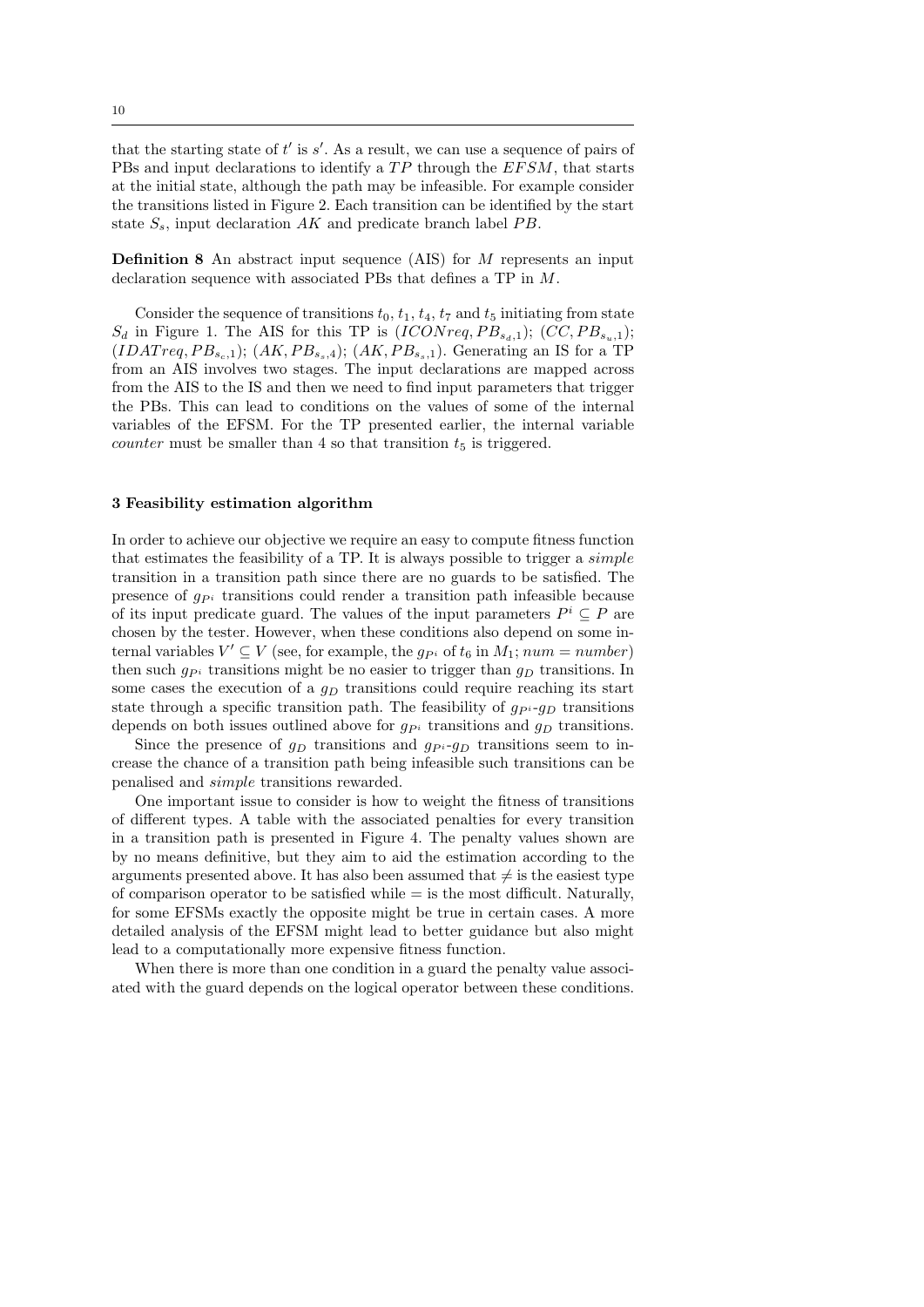| Operator         | simple | $g_{pi}$ | $q_D$ | $g_{P_i}g_D$ |
|------------------|--------|----------|-------|--------------|
|                  |        |          |       |              |
| $\geq$ or $\leq$ |        |          |       |              |
| $>$ or $<$       |        |          |       | 10           |
| $=$              |        |          |       |              |

Fig. 4 Penalties for each condition in a transition

With the AND operator the sum of the penalties is used. For the OR operator only the lowest penalty is used.

A transition ranking process is completed first before the fitness function can be used. This process ranks each transition of the EFSM according to how many penalty points are assigned to the transition guards. A simple transition gets the highest rank (lowest penalty), an  $g_{P^i}$  transition with one condition  $(\neq)$  is ranked next etc. Transitions that have the same number of penalty points get the same rank. The ranks are represented by integers starting at 0 (for *simple* transitions). This algorithm in essence sorts  $|T|$  elements and has complexity  $O(|T|.log|T|)$  where  $|T|$  is the number of transitions in M. This is a preprocessing step used to define the fitness function and does not have to be repeated when the fitness function is used.

**Definition 9** The fitness is a function that given a TP of an EFSM  $M$ , sums the rank values (assigned through the transition ranking process for  $M$ ) for each of the transitions of the TP.

The proposed fitness algorithm can be used to reward a potential solution to a TP generation problem according to the ranks of the transitions in the sequence. The fitness function reflects the belief that the fewer constraints a sequence contains, the more likely it is to be feasible. When there are only simple transitions, then the TP must be an FTP.

Estimating the feasibility of a TP is just the first part of the problem of generating actual input sequences to cover parts of an EFSM. Such input sequences do not always represent the shortest path between two states. Also there may be other computationally inexpensive analysis of a TP that can be added to the existing fitness functions to make it more accurate. In this work we focus on evaluating our feasibility estimation fitness function.

### 4 The Experiments

In this section we outline a set of experiments that evaluated the effectiveness of the proposed feasibility estimation function and present the results.

Two EFSMs were used in the experiments: The Inres protocol  $M_1$  and a Class 2 transport protocol  $M_2$  given in Figure 5. A breadth first search (BFS) algorithm was used to generate a set of TPs for each EFSM. The fitness function was then applied to each TP and we separately estimated the ease of executing that TP by applying the following sampling technique: Randomly generate 1000 sequences of input parameters for the TP and count how many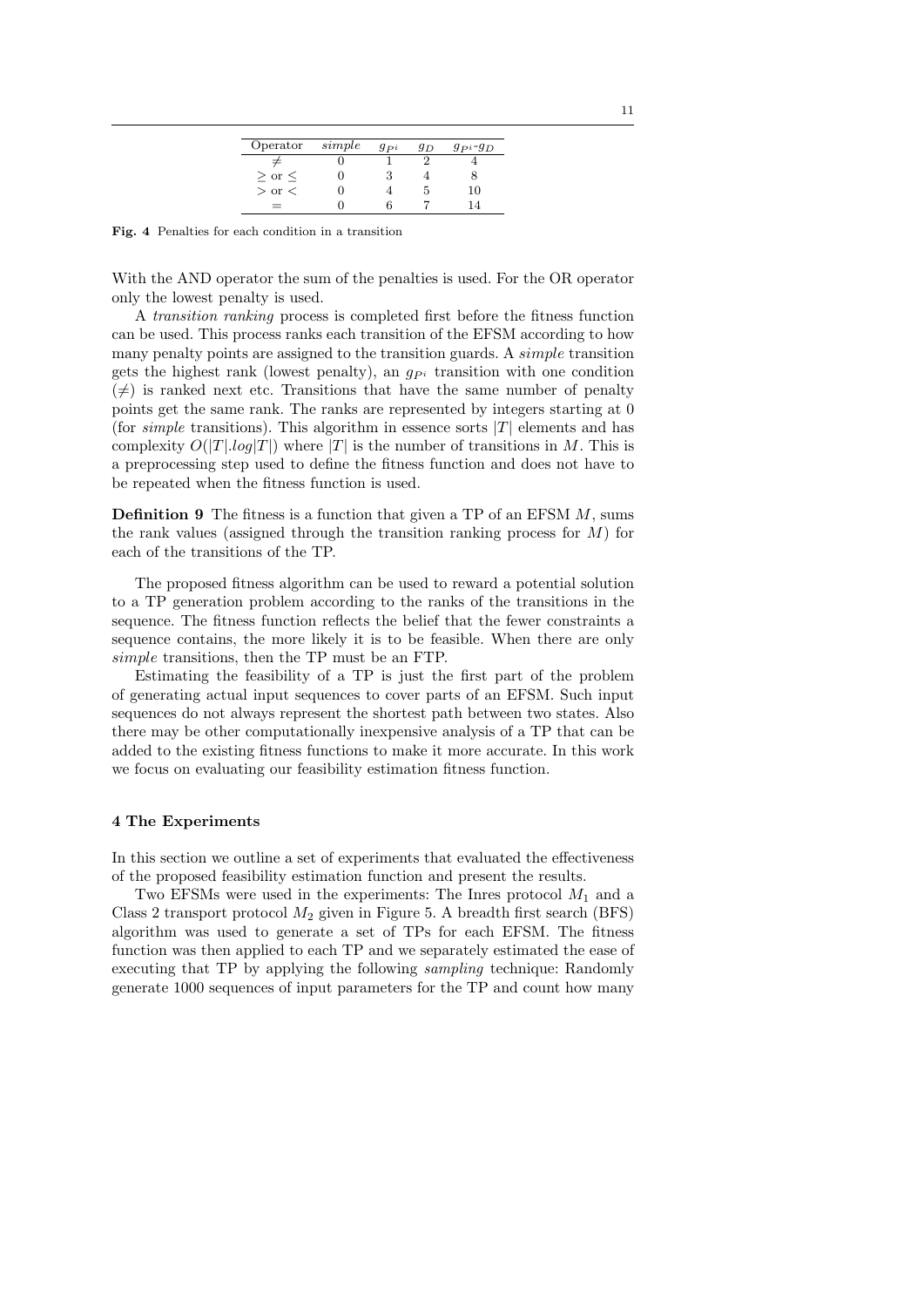

Fig. 5 Class 2 transport protocol EFSM  $\mathcal{M}_2$ 

of these trigger the TP. The value returned by sampling was called the quality (feasibility) measure of the path. This sampling process is described below in detail. The fitness function aims to estimate the feasibility of a TP in a computationally inexpensive manner and so we compared the fitness value of a TP with its quality measure.

The sampling process simply attempted to trigger a TP in question from the initial configuration of the EFSM. The TP defines an input sequence and thus it was sufficient to randomly generate values for the corresponding input parameters and these were generated within appropriate (preset) bounds. There were two conditions under which a TP was considered to have been successfully triggered:

- 1. Under relaxed verification we required that the start state and the end state of the triggered TP match that of the expected start and end state;
- 2. Under strong verification we required that all of the transitions of the TP are correctly followed in the order given in the TP.



Fig. 6 Example transitions within a TP

To see the difference between relaxed verification with strong verification consider the example in Figure 6. The two transitions  $t_1$  and  $t_2$  both share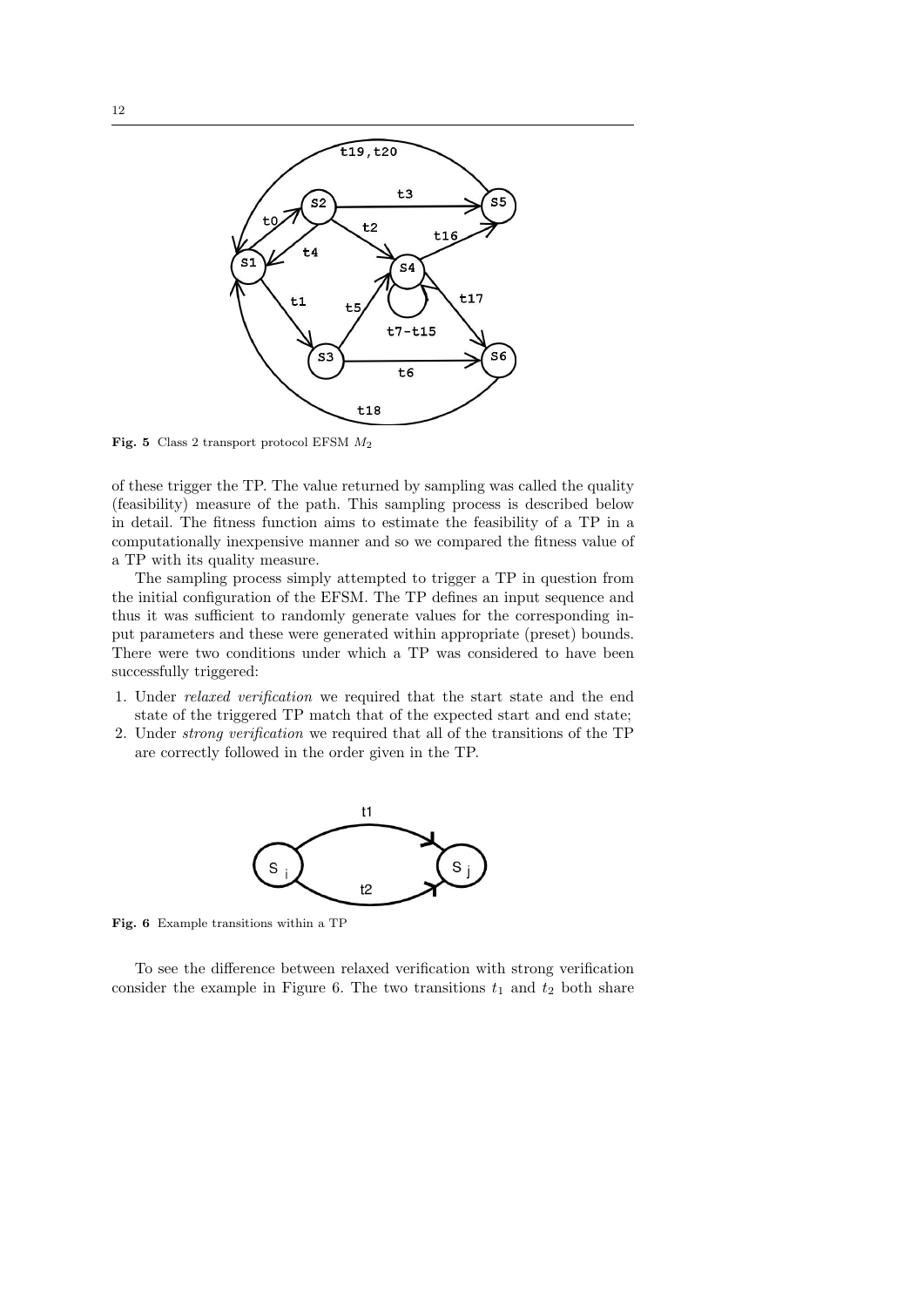the same input declaration, start and end states. Imagine we have selected  $t_1$ for our TP because it has a  $g_D v' > 0$ ,  $v' \in V$  whilst  $t_2$  has a  $g_D v' = 0$ . As discussed previously a predicate with  $>$  is considered to be more easily satisfiable than one with  $=$ . However for this particular EFSM  $v' > 0$  might be more difficult to satisfy if, for example, the value of  $v$  is set to a positive value at only one transition in the EFSM. If we only care about the end states of the TP, this fact may not affect the result. This is because we might have chosen a particular TP that follws  $t_1$  from  $s_i$  to  $s_j$  but the fact that  $t_2$  is actually followed instead does not affect the end state of the TP. Since this paper is concerned with particular paths through an EFSM strong verification is most suitable, but in the experiments we also tested with relaxed verification.

We use  $M$ 's initial state for all TPs since  $M$  is in the initial configuration (start state and values of the internal variables) after a simple reset. The problem of placing  $M$  in a given configuration before input sequence execution, other than its initial configuration, is not a focus of this work.

In the experiments presented in this paper the fitness function attempts to estimate how easily a TP can be triggered (hence how easily the input for this TP can be generated using search). The evaluation of the quality factor of an FTP involved 1000 attempts to trigger that TP with random input parameters. A negative statistical correlation is expected between the fitness values and the TP quality factor values. Correlation factor below 0.4 generally indicates lack of correlation while correlation factor of 0.6 and above indicates fair correlation between two sets of values considered [23]. A correlation factor between 0.4 and 0.6 is considered as some correlation. These limits vary for applications in different fields.

If a TP was triggered in the experiments then we know that it is feasible. However, we might fail to trigger a feasible path. We therefore checked each such path and manually confirmed that all TP that were not triggered in the evaluation of the quality factor actually were infeasible.

#### 4.1 Class 2 Transport Protocol results

The Class 2 transport protocol  $M_2$  is presented in Figure 5 and the corresponding transition table is shown in Figure 7 and Figure 8.  $M_2$  has more states, transitions and is more complex than  $M_1$ .  $M_2$  is a major module (based on the AP-module [2]) of a simplified version of a class 2 transport protocol [25].  $M_2$  represents only the core transitions of that EFSM, as used in [25].

1083 TPs were generated and plotted in Figure 9 that represent all possible TPs, starting at the initial state, with length of up to 5 transitions. 479 of these TPs have positive FTP quality factor (i.e. were successfully triggered at least once in 1000 attempts). All the 604 TPs with 0 quality factor are drawn in Figure 9 using lightly shaded squares. It transpired that the TPs with 0 quality factor were infeasible. Note that all TPs with 0 quality factor have a comparatively high fitness value.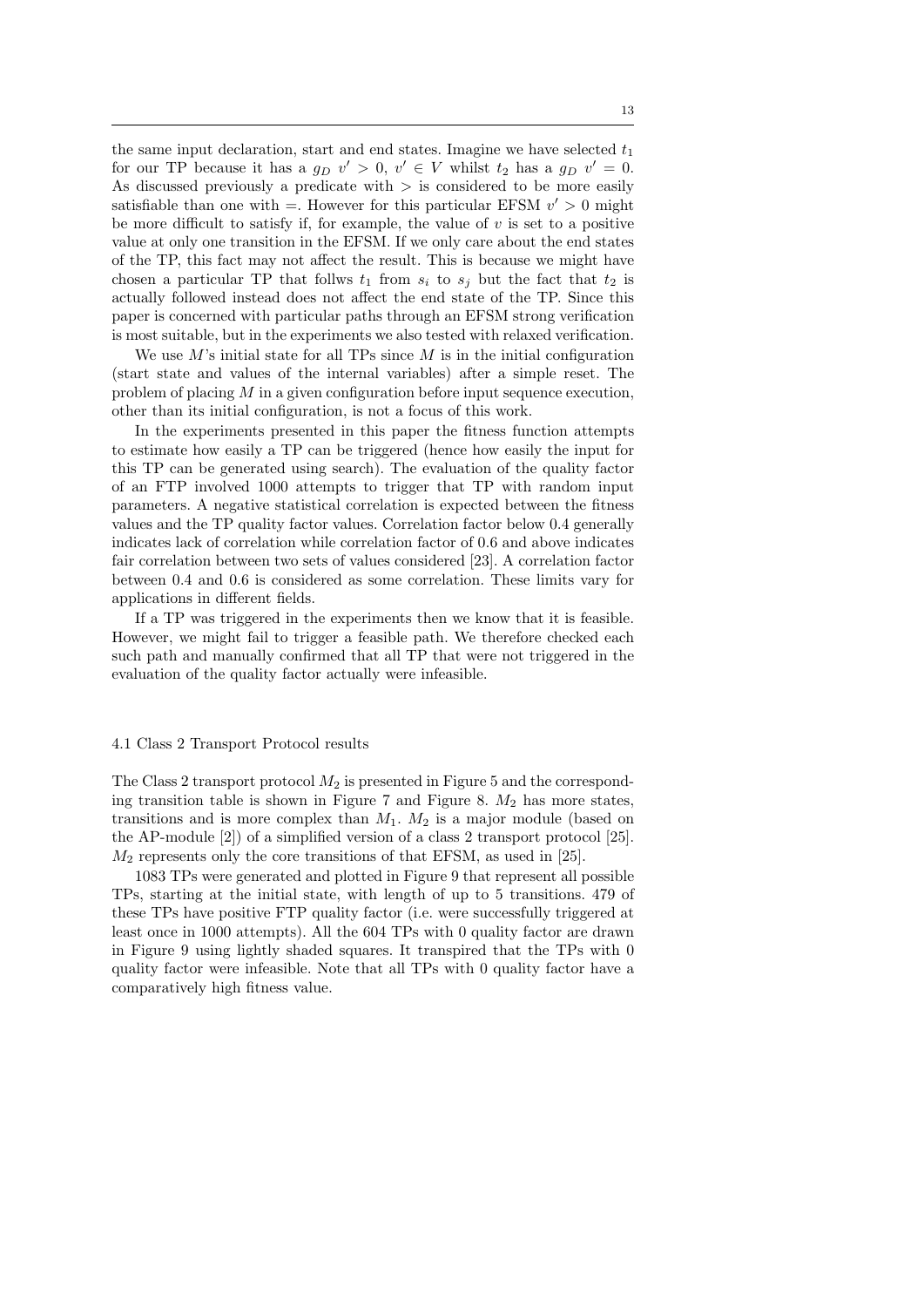| $t_{i}$  | $s_{start}$    | $s_{end}$      | i            | Output                  | Ranking        |
|----------|----------------|----------------|--------------|-------------------------|----------------|
| $t_0$    | S <sub>1</sub> | S <sub>2</sub> | U?TCONreq    | $N!$ Tr $CR$            | $\Omega$       |
| $t_1$    | $s_1$          | $s_3$          | N?TrCR       | U!TCONind               | $\Omega$       |
| $t_2$    | S <sub>2</sub> | $s_4$          | N?TrCC       | U!TCONconf              | 3              |
| $t_3$    | $s_2$          | $s_{5}$        | N?TrCC       | U!TDISind N!TrDR        | 4              |
| $t_4$    | $s_2$          | $s_1$          | N?TrDR       | U!TDISind N!terminated  | $\Omega$       |
| $t_5$    | $s_3$          | $s_4$          | U?TCONresp   | N!TrCC                  | 1              |
| $t_6$    | $s_3$          | $s_6$          | U?TDISreq    | N!TrDR                  | $\Omega$       |
| $t_7$    | $s_4$          | $s_4$          | U?TDATAreq   | N!TrDT                  | $\overline{2}$ |
| $t_8$    | $s_4$          | $s_4$          | N?TrDT       | <b>U!DATAind N!TrAK</b> | 3              |
| $t_{9}$  | $S_4$          | $s_4$          | N?TrDT       | Ulerror Nlerror         | 3              |
| $t_{10}$ | $s_4$          | $s_4$          | U?U_READY    | $N!$ Tr $AK$            | $\Omega$       |
| $t_{11}$ | $s_4$          | $s_4$          | N?TrAK       |                         | 6              |
| $t_{12}$ | $S_4$          | $s_4$          | N?TrAK       | U!error N!error         | $\overline{4}$ |
| $t_{13}$ | $s_4$          | $s_4$          | $N?$ Tr $AK$ |                         | 7              |
| $t_{14}$ | $s_4$          | $s_4$          | N?TrAK       | U!error N!error         | 5              |
| $t_{15}$ | $s_4$          | $s_4$          | N?Ready      | U!Ready                 | $\overline{2}$ |
| $t_{16}$ | $s_4$          | $s_5$          | U?TDISreq    | $N!$ Tr $DR$            | $\Omega$       |
| $t_{17}$ | $s_4$          | $s_6$          | N?TrDR       | U!TDISind N!TrDC        | $\Omega$       |
| $t_{18}$ | $s_6$          | $s_0$          | N?terminated | U!TDISconf              | 0              |
| $t_{19}$ | $s_{5}$        | s <sub>0</sub> | N?TrDC       | N!terminated U!TDISconf | $\Omega$       |
| $t_{20}$ | $s_5$          | $s_0$          | N?TrDR       | N!terminated            | 0              |

Fig. 7 Transition table for  $M_2$  excluding transition guards

| $t_{0}$  |                                                                   | Ranking        |
|----------|-------------------------------------------------------------------|----------------|
|          |                                                                   | $\Omega$       |
| $t_1$    |                                                                   | 0              |
| $t_2$    | $opt\_ind \le opt$                                                | 3              |
| $t_3$    | $\omega$ <sub>ind</sub> $>$ $\omega$ <sup>t</sup>                 | 4              |
| $t_4$    |                                                                   | $\Omega$       |
| $t_{5}$  | $accept\_ind \le opt$                                             | $\mathbf{1}$   |
| $t_6$    |                                                                   | 0              |
| $t_7$    | $S\; credit > 0$                                                  | $\overline{2}$ |
| $t_8$    | $R\_credit \neq 0 \land Send\_sq = TRsq$                          | 3              |
| $t_{9}$  | $R\_credit = 0 \land Send\_sq \neq TRsq$                          | 3              |
| $t_{10}$ |                                                                   | 0              |
| $t_{11}$ | $TSsa > XpSsa \wedge$                                             | 6              |
|          | $cr + XpSsq - TSsq \geq 0 \wedge cr + XpSsq - TSsq \leq 15$       |                |
| $t_{12}$ | $TSsq > XpSsq \wedge$                                             | 4              |
|          | $(cr+XpSsq-TSsq<0 \vee cr+XpSsq-TSsq>15)$                         |                |
| $t_{13}$ | $TSsq < XpSsq \wedge$                                             | $\overline{7}$ |
|          | $cr + XpSsq - TSsq - 128 > 0 \wedge cr + XpSsq - TSsq - 128 < 15$ |                |
| $t_{14}$ | $TSsq < XpSsq \wedge$                                             | 5              |
|          | $(cr + XpSsq - TSsq - 128 < 0 \vee cr + XpSsq - TSsq - 128 > 15)$ |                |
| $t_{15}$ | $S\; credit > 0$                                                  | $\overline{2}$ |
| $t_{16}$ |                                                                   | 0              |
| $t_{17}$ |                                                                   | $\Omega$       |
| $t_{18}$ |                                                                   | 0              |
| $t_{19}$ |                                                                   | 0              |
| $t_{20}$ |                                                                   | $\overline{0}$ |

**Fig. 8** Transition guards for  $M_2$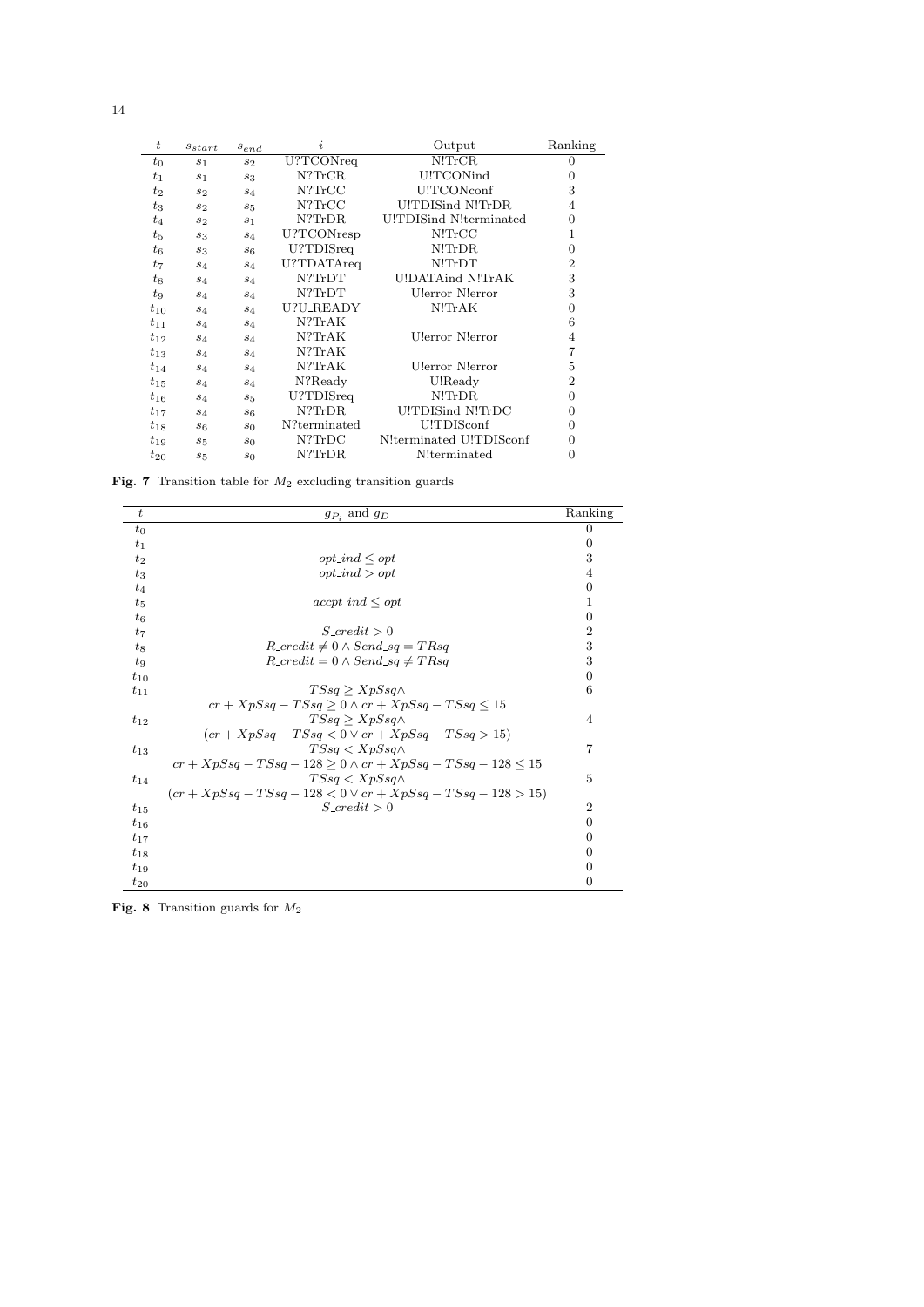

Fig. 9 All TPs generated using BFS algorithm for  $M_2$  with 1-5 transitions (correlation factor 0.72, when excluding the 0 quality factor TPs the correlation factor is 0.76). Light shaded squares represent zero-quality TPs. The dark diamonds represent FTPs.

This high proportion of TPs with 0 quality factor indicates that some initial TP conflict resolution could be used to improve the results. Conflict resolution for EFSM test sequences has been addressed in [7] for EFSMs with linear operators and guards and the use of such methods remains a topic for future work.

Some interesting FTPs from Figure 9 and their respective fitness values and quality factors are listed in Figure 10.

|    | TP             | fitness  | quality factor (feasibility) |
|----|----------------|----------|------------------------------|
| 1  | 1:6:18:0:4     | $\Omega$ | 1000/1000                    |
| 2  | 1:5:16:20:1    | 1        | 603/1000                     |
| 3  | 0:2:7:         | 3        | 481/1000                     |
| 4  | 0;2;11;11;11;  | 19       | 2/1000                       |
| 5  | 1:5:14:11:11:  | 18       | 5/1000                       |
| 6  | 1;5;15;14;11;  | 14       | 50/1000                      |
| 7  | 0:2:10:11:10:  | 7        | 73/1000                      |
| 8  | $0.4:0:2:11$ ; | 7        | 83/1000                      |
| 9  | 1:5;10;15;11;  | 9        | 65/1000                      |
| 10 | 0:2:10:14:16   | 6        | 473/1000                     |
| 11 | 0;2;10;11;16;  | 7        | 69/1000                      |
| 12 | 0:2:14:14:14   | 16       | 337/1000                     |
| 13 | 0;2;7;14;14;   | 13       | 240/1000                     |
| 14 | 1:5:14:14:10:  | 11       | 436/1000                     |

Fig. 10 Example TPs for the Class 2 transport protocol in transition notation.

The fitness function (best fitness value is 0, and positive fitness values indicate less desirable solutions) correctly identified all TPs that were made of only simple transitions. Such TP had a fitness value of 0 and a quality factor of 1000/1000 (for example, TP 1 in Figure 10). TPs that contain mostly simple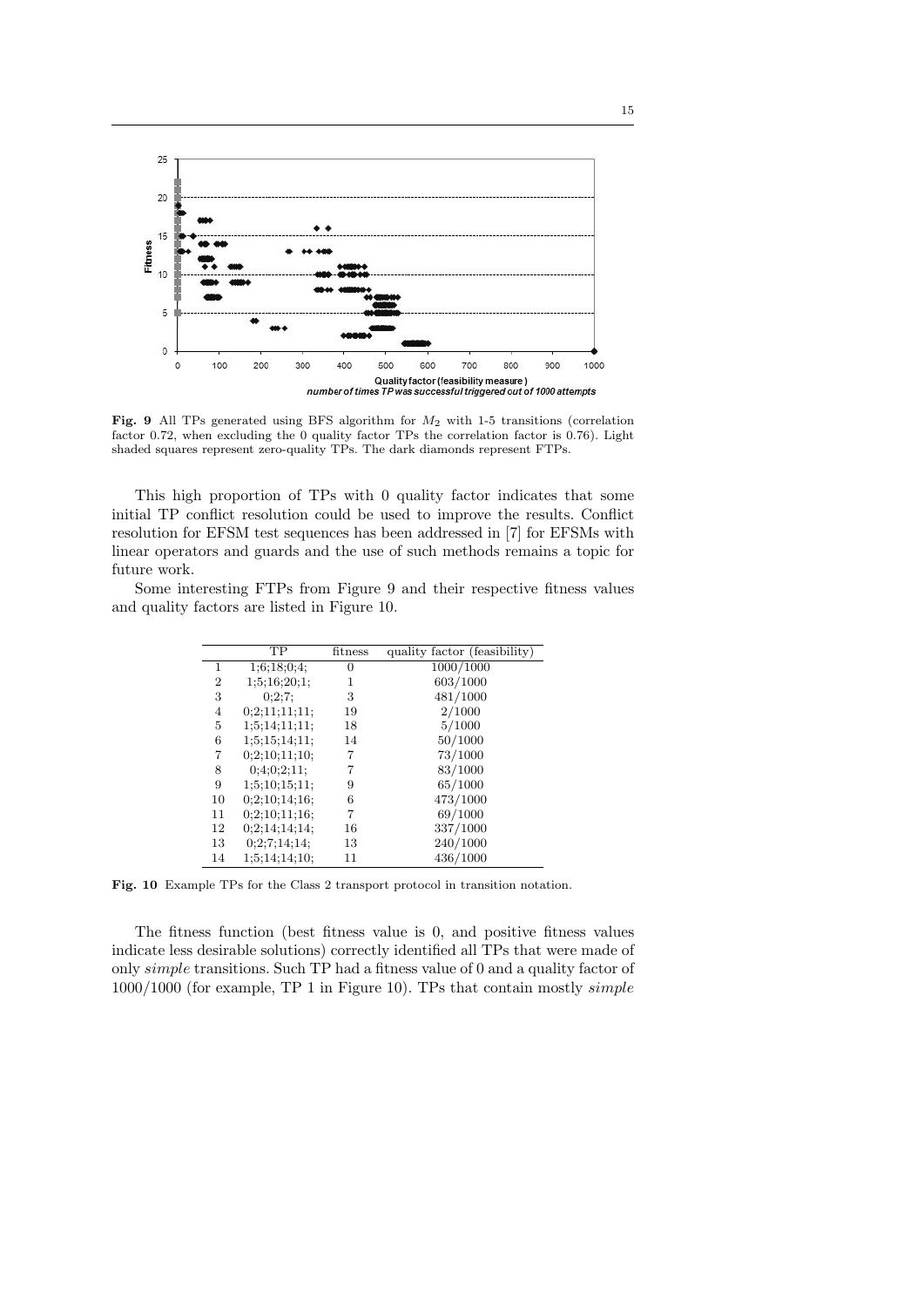transitions but also a few conditional transitions have fitness value slightly above 0 and corresponding quality factor of about 500/1000 (for example, TP 2 and 3 in Figure 10). A disproportionate drop in the TP quality factor as soon as conditional transitions are considered is observed in Figure 9. The introduction of a single conditional transition to a TP can generally be expected in theory (all other things being equal) to halve the quality factor. Every additional condition in theory should further reduce the remaining quality factor. This could explain the two clusters of points between the 0-200/1000 and 400- 600/1000 quality factor values.

Most TPs with quality factor below 200/1000 have high fitness values. In these cases the fitness algorithms has correctly estimated that the TPs are not easy to trigger. TPs 4, 5 and 6 in Figure 10 are such examples.

There are some paths that the fitness algorithm estimated as not too hard to trigger (i.e. with relatively low fitness value) that have surprisingly low quality factor values (for example, TPs 7, 8 and 9 in Figure 10). It was found that transition t11 of  $M_2$  is in all those TPs. To illustrate the effect of this transition in a TP consider TPs 10 and 11 in Figure 10. The only difference between them is that the fourth transition of TP 11 is t11. Their fitness values differ only by one point, indicating that t11 is estimated to be more difficult to trigger than t14 (used in TP 10 instead of t11). However the sharp contrast in the quality factor values indicates that  $t11$  is harder to trigger than the fitness function has estimated (relative to the other transitions) for this transition sequence. A more detailed analysis of the predicates before they are ranked could help prevent this. Although this remains a topic of future work a few potential improvement of the fitness function are briefly noted later.



Fig. 11 All FTPs generated using BFS algorithm for  $M_2$  with 1-5 transitions ending at  $s_1$ (correlation factor 0.83, when excluding the 0 quality factor TPs the correlation factor is 0.77). Light shaded squares represent unfeasible TPs. The dark diamonds represent FTPs.

There were some TPs with high fitness values (estimated to be hard to trigger) that have relatively high feasibility ratio. Such examples included TPs 12, 13 and 14 in Figure 10. All TPs with such characteristics seem to contain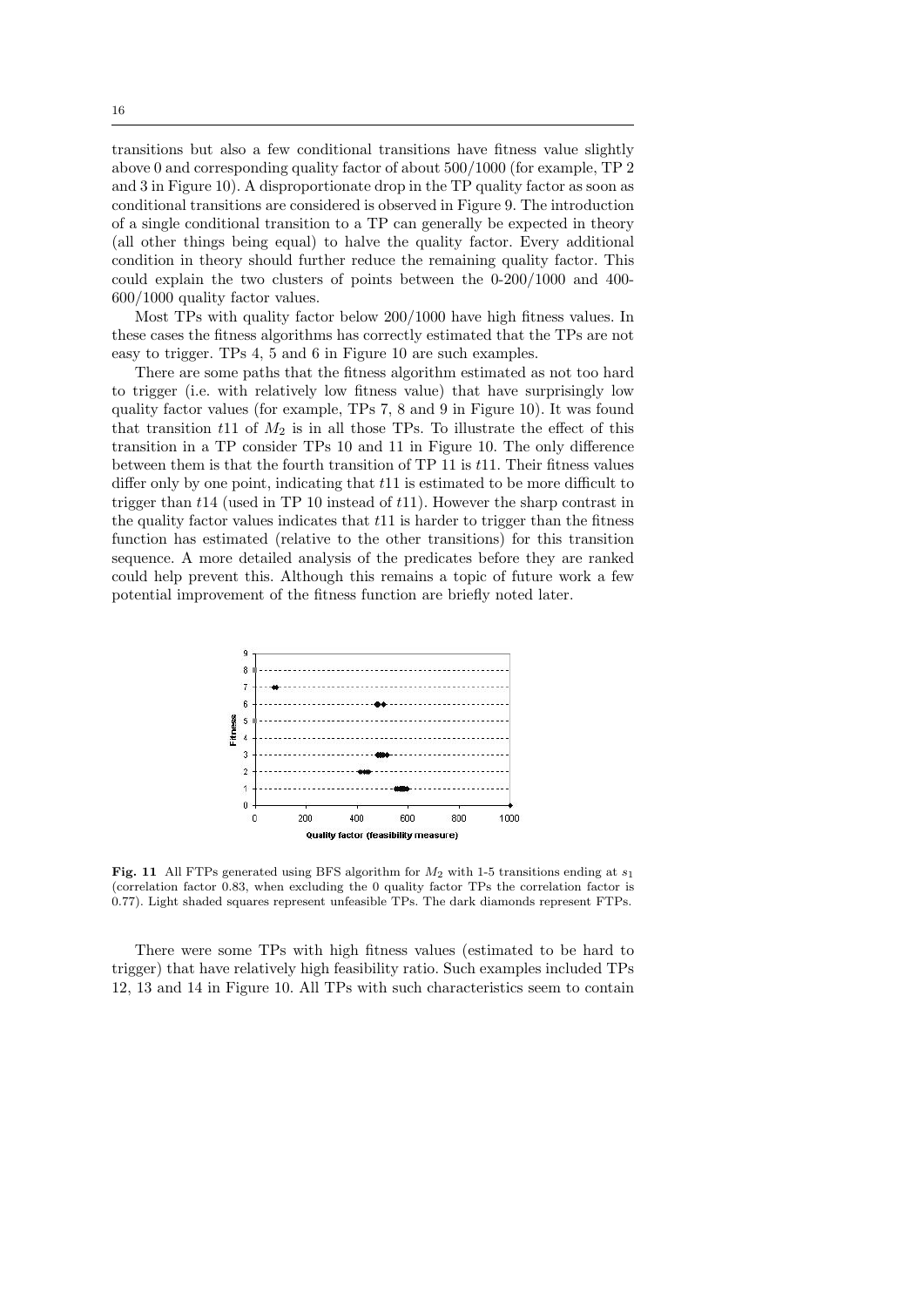

Fig. 12 All FTPs generated using BFS algorithm for M<sup>2</sup> with 1-5 transitions ending at  $s_2$  (correlation factor 0.95). The dark diamonds represent FTPs. No zero-quality TPs were found.



Fig. 13 All FTPs generated using BFS algorithm for  $M_2$  with 1-5 transitions ending at  $s_3$ (correlation factor 0.69, when excluding the 0 quality factor TPs the correlation factor is 0.76). Light shaded squares represent zero-quality TPs. The dark diamonds represent FTPs.

 $t14$ . Here the fitness function has not discovered that even though  $t14$  has a number of complex conditions, they are easy to satisfy for this transition sequence. There is potential for a more complex analysis of the transitions to consider other factors that relate to the context in which the transition lies. The results of such an analysis might be used in the transition ranking phase and thus fitness definition or we might use a more complex fitness function that considers the previous transitions before determining the fitness contribution of a transition t. Such alternative methods might attempt to more accurately estimate the feasibility of TPs that include transitions like t11 and t14 but are a topic for future work.

The fitness function seems to correctly estimate the feasibility of most of the 1083 TPs. There is a negative correlation factor of 0.72 between the fitness function and the quality factor illustrated on Figure 9. If we only consider the 479 FTPs the correlation factor is 0.76. The FTP results (including unsuc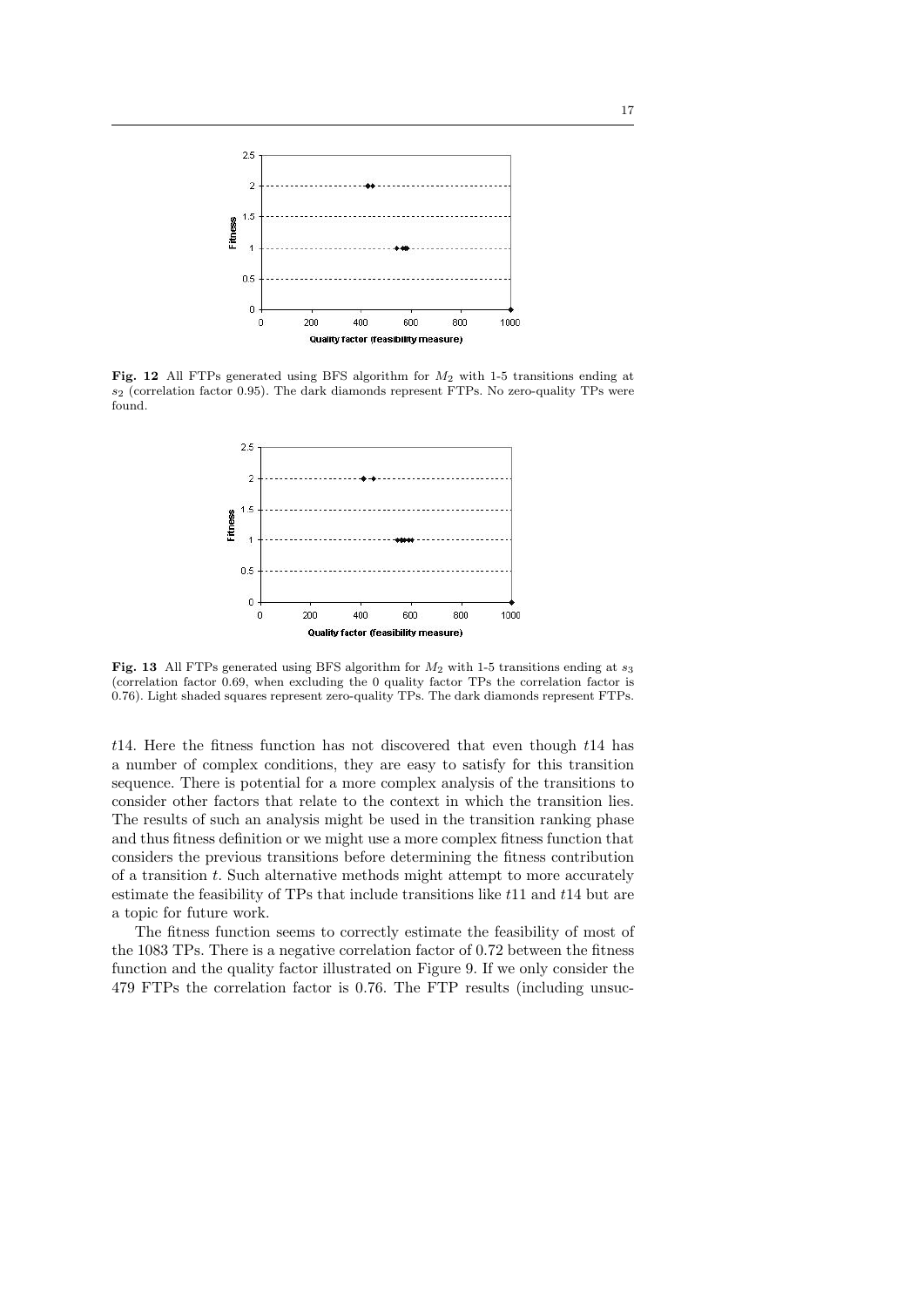cessful TPs) are classified in six sets according to the end state of the FTPs. The results for  $s_1$ ,  $s_2$ ,  $s_3$ ,  $s_4$ ,  $s_5$  and  $s_6$  are presented in Figures 11, 12, 13, 14, 15 and 16 accordingly. The cumulative results have negative correlation factors of 0.83, 0.95, 0.95, 0.69, 0.71 and 0.76 for TPs of  $s_1$ ,  $s_2$ ,  $s_3$ ,  $s_4$ ,  $s_5$  and  $s<sub>6</sub>$  accordingly and negative correlation factors of 0.77, 0.87, 0.87, 0.75, 0.70 and 0.78 for the 479 FTPs accordingly.



Fig. 14 All FTPs generated using BFS algorithm for  $M_2$  with 1-5 transitions ending at  $s_4$ (correlation factor 0.69, when excluding the 0 quality factor TPs the correlation factor is 0.75). Light shaded squares represent zero-quality TPs. The dark diamonds represent FTPs.



Fig. 15 All FTPs generated using BFS algorithm for  $M_2$  with 1-5 transitions ending at  $s_5$ (correlation factor 0.71, when excluding the 0 quality factor TPs the correlation factor is 0.70). Light shaded squares represent zero-quality TPs. The dark diamonds represent FTPs.

This relatively strong correlation shows that even though the fitness function underestimated TPs with t11 and overestimated TPs with t14, it can reasonably estimate the feasibility of a TP without executing it.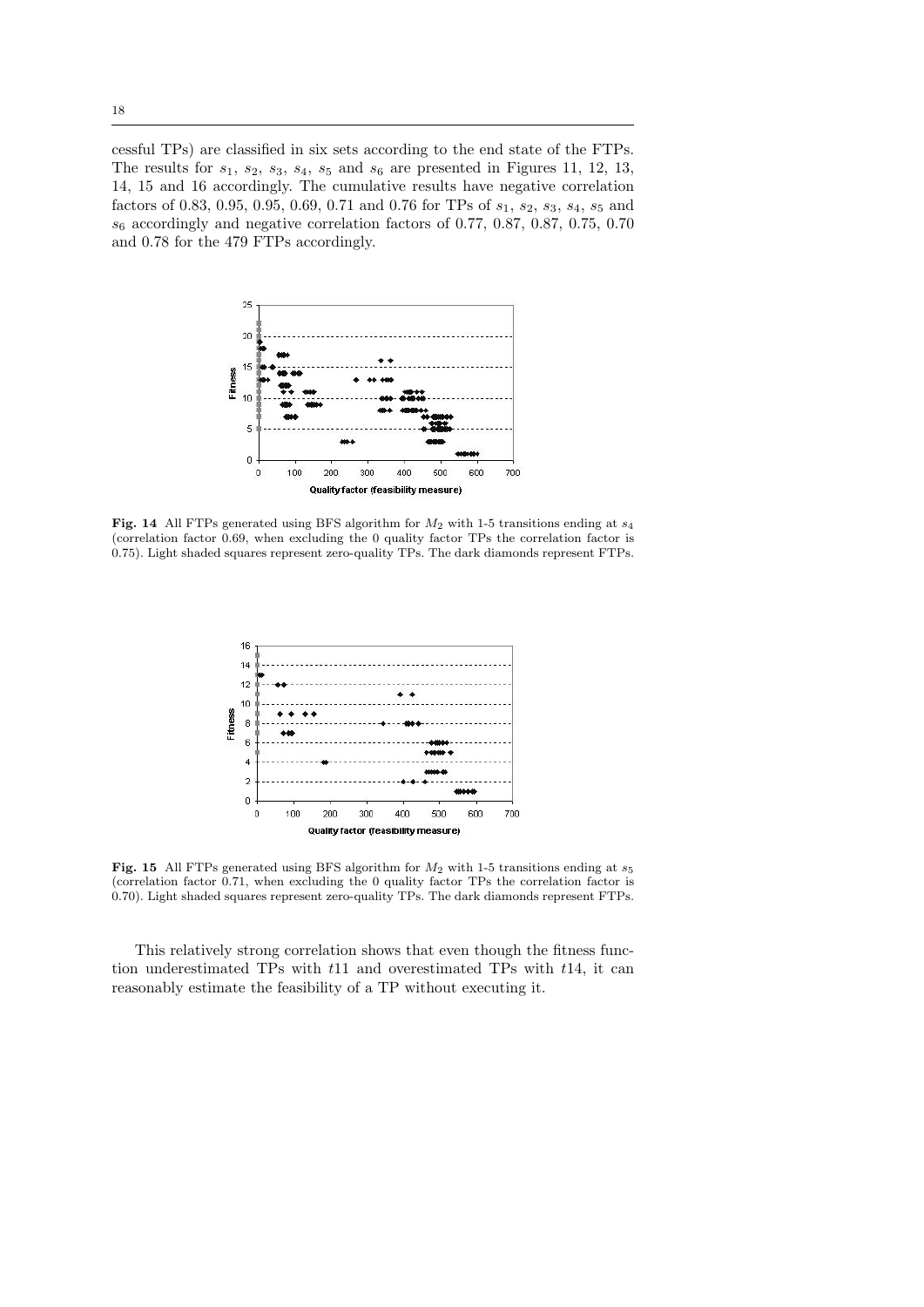

**Fig. 16** All FTPs generated using BFS algorithm for  $M_2$  with 1-5 transitions ending at  $s_6$ (correlation factor 0.76, when excluding the 0 quality factor TPs the correlation factor is 0.78). Light shaded squares represent zero-quality TPs. The dark diamonds represent FTPs.

The results presented use strong FTP verification (the exact TP has to be followed). When the same experiment was done using relaxed FTP verification where only the start and end states of the TP are of importance the results generated a negative correlation factor of only 0.13 and when only considering FTPs - 0.22. This shows that the fitness is better at assessing feasibility of a given path than whether the corresponding IS can take us to a particular state. However, this is unsurprising since the fitness function only estimates the given path. Although the relaxed FTP verification might be useful in cases like the one shown on Figure 6, strong FTP verification seems to perform much better (at least for this EFSM).

#### 4.2 Inres Protocol results

The EFSM  $M_1$  in Figure 1 represents the Inres protocol that is simpler than the Class 2 transport protocol  $M_2$  previously examined. The transition table for  $M_1$  is presented in Figure 17.

The BFS algorithms was used to generate 257 TPs for  $M_1$  where only 7 TPs had a 0 quality factor. Figure 18 illustrates those TPs that represent all possible TPs with length of up to 6 transitions. Again TPs with quality factor of 0 are drawn with lighter shaded squares. However, there are considerably fewer TPs with 0 quality factor for  $M_1$ . This could indicate that the FTPs are easier to generate.

Some interesting FTPs from Figure 18 and their respective fitness values and quality factors are listed in Figure 19.

Naturally, the fitness function correctly identified all TPs that were made of only *simple* transitions just as it did for  $M_2$ . Such TPs had a fitness value of 0 and a quality factor 1000/1000 (for example, TP 1,2 and 9 in Figure 19). TPs containing mostly simple transitions tend to have a high quality factor and low fitness value (for example, TP 8 in Figure 19 has quality factor 860/1000 and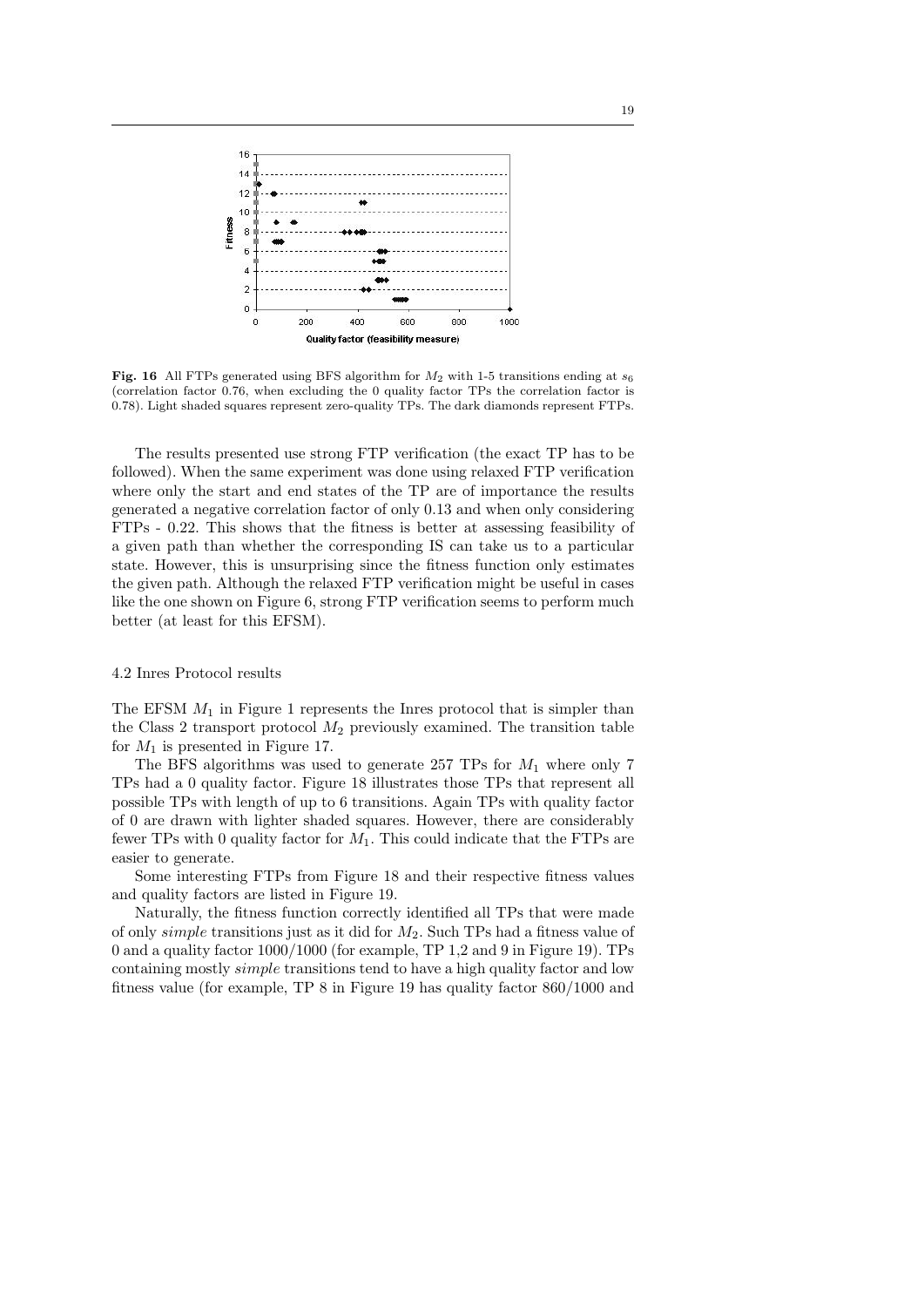| t        |             |           | $\boldsymbol{\eta}$ | Output    | $g_{P_i}$ and $g_D$                 | Ranking        |
|----------|-------------|-----------|---------------------|-----------|-------------------------------------|----------------|
|          | $s_{start}$ | $s_{end}$ |                     |           |                                     |                |
| $t_0$    | $S_d$       | $s_w$     | <b>ICONreg</b>      | !CR       |                                     | 0              |
| $t_{1}$  | $s_w$       | $s_c$     | $_{\rm CC}$         | !ICONconf |                                     | 0              |
| $t_2$    | $s_w$       | $s_w$     | T_expired           | ICR       | counter < 4                         | $\overline{2}$ |
| $t_3$    | $s_w$       | $s_d$     | T_expired           | !IDISind  | counter > 4                         |                |
| $t_4$    | $s_c$       | $s_{s}$   | <b>IDATreq</b>      | DT        |                                     | 0              |
| $t_{5}$  | $s_{s}$     | $s_c$     | АK                  |           | $num = number \wedge number = 0$    | 6              |
| $t_6$    | $s_{s}$     | $s_c$     | АK                  |           | $num = number \land number = 1$     | 6              |
| $t_7$    | $s_{s}$     | $s_{s}$   | AK                  | DT        | $num \neq number \land counter < 4$ | 5              |
| $t_8$    | $s_{s}$     | $S_d$     | АK                  | !IDSind   | $num \neq number \land counter > 4$ | 4              |
| $t_{9}$  | $s_{s}$     | $S_{S}$   | <b>T</b> _expired   | DT        | counter < 4                         | 3              |
| $t_{10}$ | $s_{s}$     | $s_d$     | T_expired           | !IDSind   | counter > 4                         | $\overline{2}$ |
| $t_{11}$ | $s_d$       | $s_d$     | DR                  | !IDSind   |                                     | 0              |
| $t_{12}$ | $s_w$       | $S_d$     | DR                  | !IDSind   |                                     | 0              |
| $t_{13}$ | $s_c$       | $s_d$     | DR                  | !IDSind   |                                     | 0              |
| $t_{14}$ | $s_{s}$     | $s_d$     | DR                  | !IDSind   |                                     | $\Omega$       |

Fig. 17 Transition table for the Inres protocol on Figure 1.



Fig. 18 All FTPs generated using BFS algorithm for  $M_1$  with 1-6 transitions (correlation factor 0.62, when excluding the 0 quality factor TPs the correlation factor is 0.60). Light shaded squares represent zero-quality TPs. The dark diamonds represent FTPs.

fitness value of 5). Different to the results for  $M_2$  the introduction of guarded transitions in the TPs generated for  $M_1$  does not result in a halving of the quality factor. Even though a condition was introduced in the TP, the TP quality factor seems to remain high. This could indicate that the introduced condition is easy to satisfy. Here the fitness function seems to be penalising  $t_7$ , the only conditional transition in TP 8, slightly more than necessary. To illustrate the effect of this transition in a TP consider TPs 8 and 9 in Figure 19. The only difference between them is that the sixth transition of TP 8 is  $t_7$ . Their fitness values differ by 5 points but they both have high quality factors. This indicates that  $t_7$  is estimated to be much more difficult to trigger than  $t_{14}$  (used in TP 9 instead of  $t_7$ ). However the sharp contrast in the fitness values indicates that  $t_7$  is slightly easier to trigger than the fitness function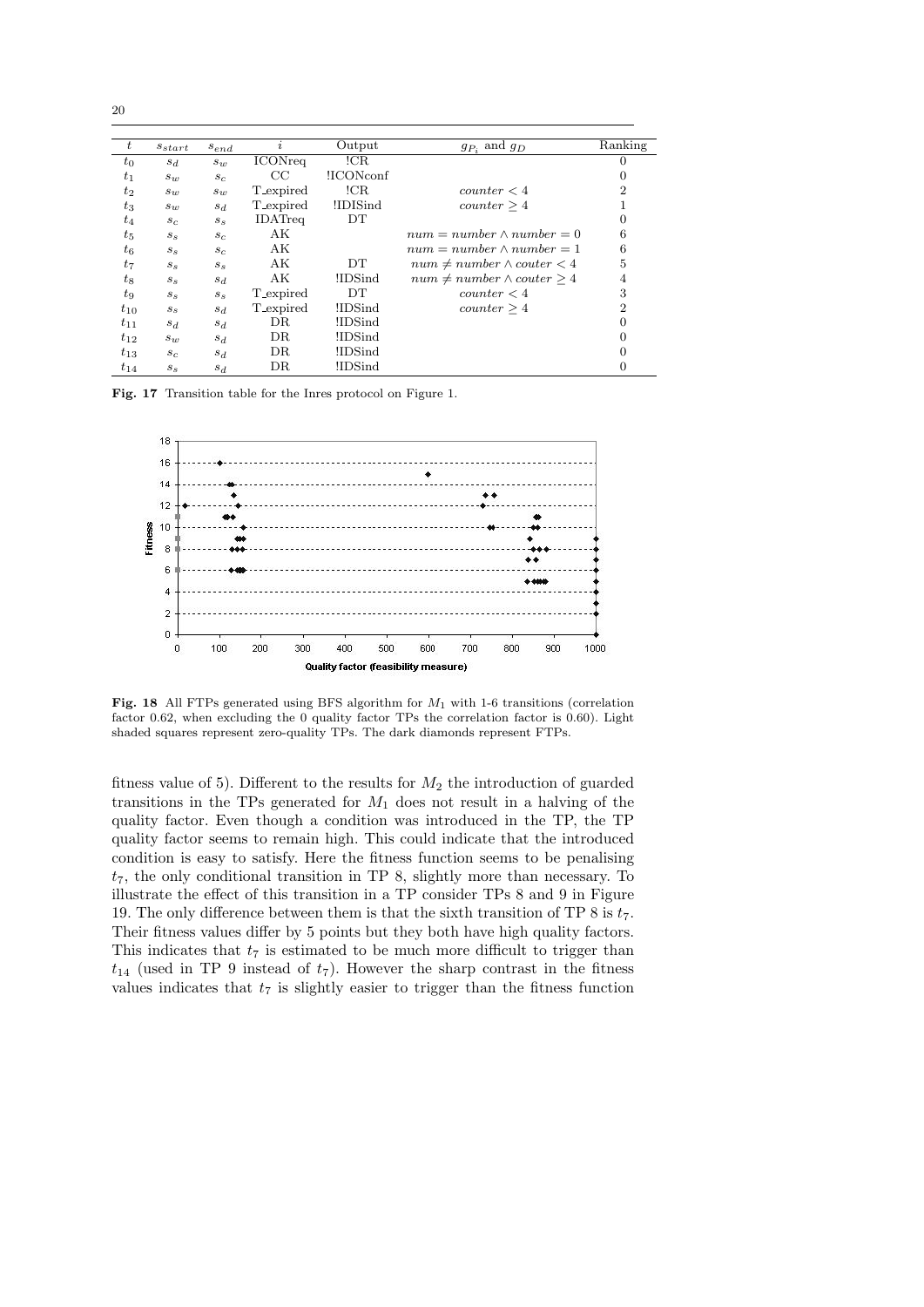|                | TP                | fitness | quality factor (feasibility) |
|----------------|-------------------|---------|------------------------------|
| $\mathbf 1$    | 0:1:4:14          | 0       | 1000/1000                    |
| $\overline{2}$ | 20:20:0:4:12      | 0       | 1000/1000                    |
| 3              | 0:1:4:7:7:6       | 16      | 101/1000                     |
| 4              | 0;2;1;4;7;6;      | 13      | 134/1000                     |
| 5              | 0:1:4:9:7:6       | 12      | 144/1000                     |
| 6              | 11:11:0:1:4:6     | 6       | 127/1000                     |
| 7              | $0:1:4:6:4:14$ ;  | 6       | 142/1000                     |
| 8              | 11:11:0.4:7       | 5       | 860/1000                     |
| 9              | 11; 11; 0; 4; 14; | 0       | 1000/1000                    |
| 10             | 0:1:4:6:4         | 6       | 149/1000                     |
| 11             | 0:1:4:6:4:5       | 12      | 16/1000                      |
| 12             | 0;1;4;9;9;9;      | 9       | 1000/1000                    |
| 13             | 0;2;2;2;2;3;      | 9       | 1000/1000                    |
| 14             | 0;2;1;4;9;7;      | 10      | 860/1000                     |
| 15             | 0:1:4:7:7         | 10      | 745/1000                     |

Fig. 19 Example TPs for the Inres protocol in transition notation.

has estimated for this transition sequence. A more detailed analysis of the predicates before they are ranked could help prevent this, as discussed before. As mentioned in Section 4.1, in the context of  $t_{11}$  and  $t_{14}$  in  $M_2$ , analysing transitions like  $t_7$  in more detail can help achieve better fitness results.

A large number of TPs with quality factor below 200/1000 have high fitness values. In those cases the fitness algorithms has correctly estimated these TPs as not being easy to trigger. TPs 3, 4 and 11 in Figure 19 are such examples.



Fig. 20 All FTPs generated using BFS algorithm for  $M_1$  with 1-6 transitions ending at  $s_d$ (correlation factor 0.62, when excluding the 0 quality factor TPs the correlation factor is 0.61). Light shaded squares represent zero-quality TPs. The dark diamonds represent FTPs.

There as some paths that the fitness algorithm estimated as not too hard to trigger (i.e. with relatively low fitness value) that have surprisingly low quality factor values (for example, TPs 6 and 7 in Figure 19) and transition  $t_6$  appears to be in all those TPs. To illustrate the effect of this and a similar transition  $t_5$ in a TP consider TPs 10 and 11 in Figure 19. The only difference between them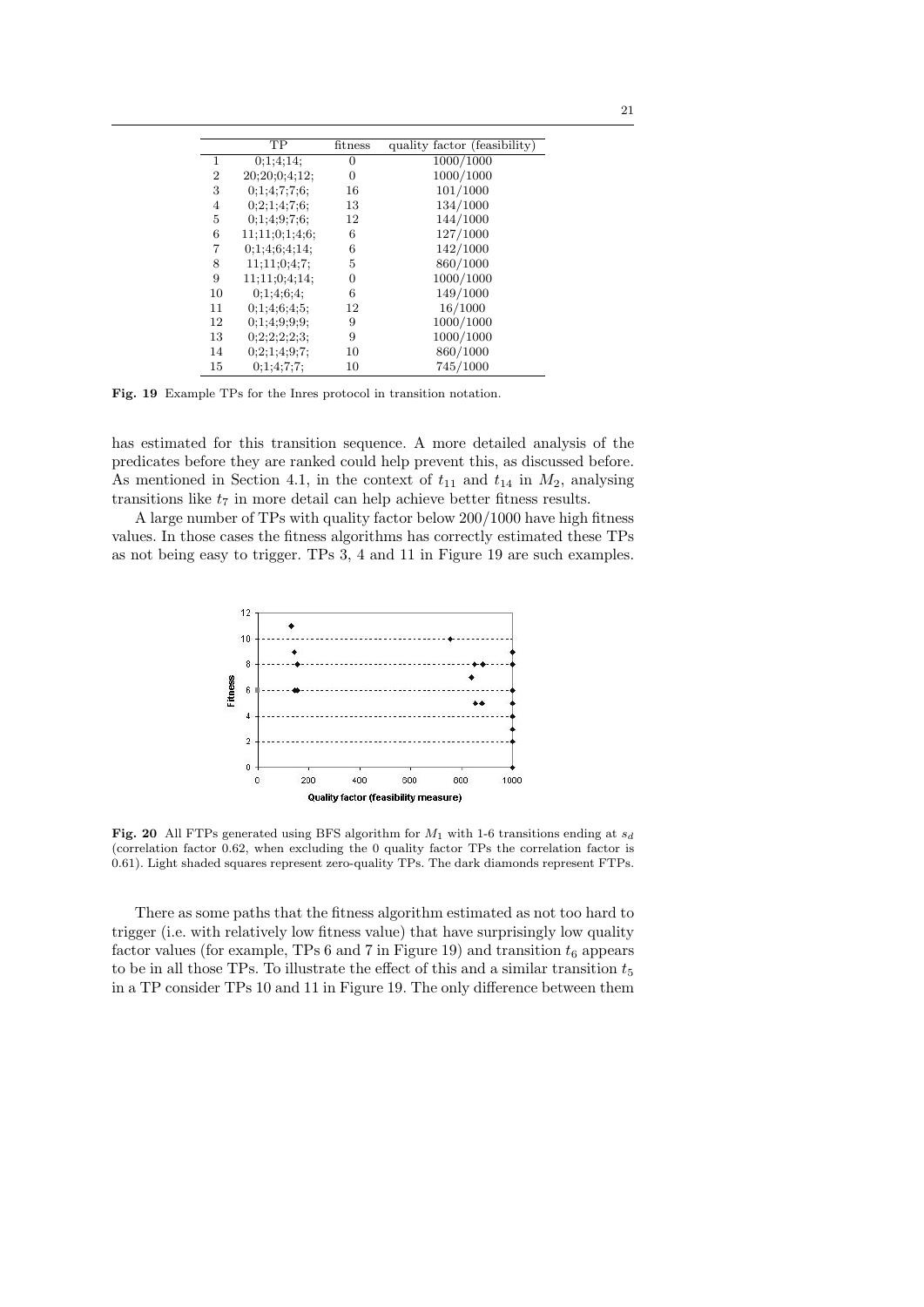

Fig. 21 All FTPs generated using BFS algorithm for  $M_1$  with 1-6 transitions ending at  $s_w$ (correlation factor 0.54, when excluding the 0 quality factor TPs the correlation factor is 0.5). The dark diamonds represent FTPs. No zero-quality TPs were found.



Fig. 22 All FTPs generated using BFS algorithm for  $M_1$  with 1-6 transitions ending at  $s_c$ (correlation factor 0.85, when excluding the 0 quality factor TPs the correlation factor is 0.87). Light shaded squares represent zero-quality TPs. The dark diamonds represent FTPs.

is that the sixth transition of TP 11 is  $t_5$ ,  $t_6$  is the only conditional transition in TP 10 but the fitness value is only 6. This suggests that executing  $t_6$  is more difficult than the fitness function estimated. Similarly  $t_5$  seems to have similar properties as TP 11 has a quality factor of only 16/1000. A more detailed analysis of the predicates before they are ranked could be useful in this example as well.

There were some TPs with high fitness values (estimated to be hard to trigger) that have surprisingly high quality factors. Such examples included TPs 12, 13, 14 and 15 in Figure 19. All TPs with such characteristics seem to contain  $t_2$ ,  $t_7$  or  $t_9$ . We have already seen that  $t_7$  seems to be penalised too harshly. Consider  $t_2$  and  $t_3$  in Figure 17.  $t_3$  is estimated to be easier to trigger than  $t_2$  due to the difference in the comparison operators of their  $g_D$ . However, when the EFSM is closely examined  $t_2$  appears to always be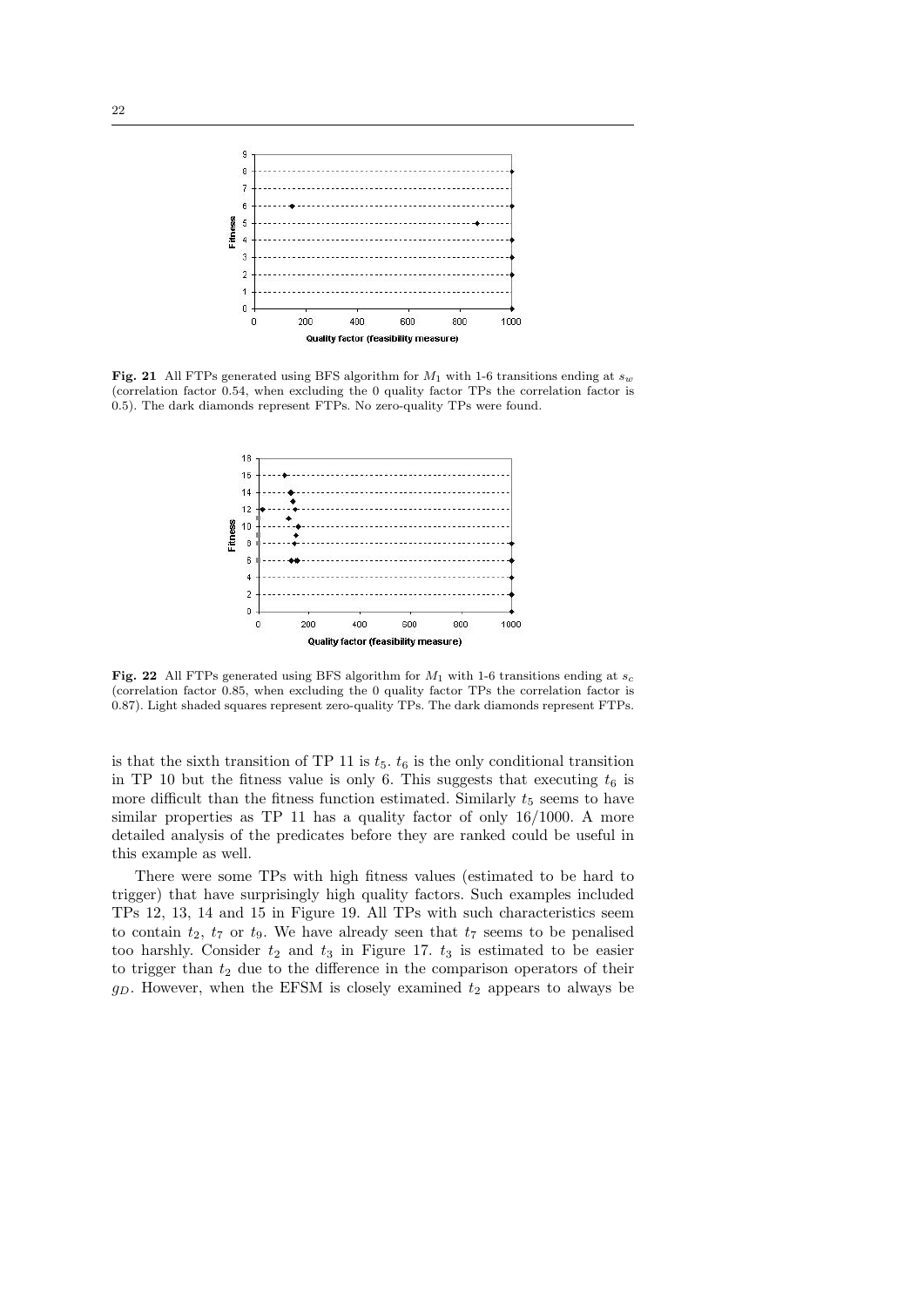feasible for four consecutive executions and only then does  $t_3$  become feasible for a single execution.  $t_2$  represents a counter loop and  $t_3$  is the loop exit. After four consecutive executions of  $t_2$ , it becomes infeasible and the loop exit  $t_3$  is triggered. Similarly  $t_9$  represents a counter loop and  $t_{10}$  is the loop exit. The dynamic behaviour of these transitions is difficult to estimate using a simple ranking process. So, identification of such loops could be beneficial. Detailed analysis of the predicates involved in this example could have strongly benefited the fitness function.

The fitness function seems to correctly estimate how easy it is to trigger each of the 257 TPs. There is a negative correlation factor of 0.62 between the fitness function and the quality factor illustrated in Figure 18. If we only consider the 479 FTPs the correlation factor is 0.6. The FTP results are classified in four sets according to the end state of the FTPs. The results for  $s_d$ ,  $s_w$ ,  $s_c$ and  $s_s$  are presented in Figures 20, 21, 22 and 23 accordingly. The cumulative results have negative correlation factors of 0.62, 0.54, 0.85 and 0.49 for FTPs of  $s_d$ ,  $s_w$ ,  $s_c$  and  $s_s$  accordingly. The correlation factor seems to be lowest for the two states  $s_w$  and  $s_s$ , target states for  $t_2$  and  $t_9$  accordingly and negative correlation factors of 0.61, 0.5, 0.87 and 0.54 for the 479 FTPs accordingly.



Fig. 23 All FTPs generated using BFS algorithm for  $M_1$  with 1-6 transitions ending at  $s_s$ (correlation factor 0.49, when excluding the 0 quality factor TPs the correlation factor is 0.54). Light shaded squares represent zero-quality TPs. The dark diamonds represent FTPs.

The correlation between the fitness function and the TP quality factor is not as strong as that for  $M_2$ , however, it still seems to correctly estimate the feasibility for much more than half the FTPs. The small size of the EFSM and the complex dynamic behaviour of some of the transitions (loops of fixed number of iterations) seem to contribute towards this result.

The results presented use strong FTP verification (the TP has to be followed). Similar results were also generated using the relaxed FTP verification where only the start and end states of the FTP are of importance. Surprisingly those results generated negative correlation factors of 0.62 for all TPs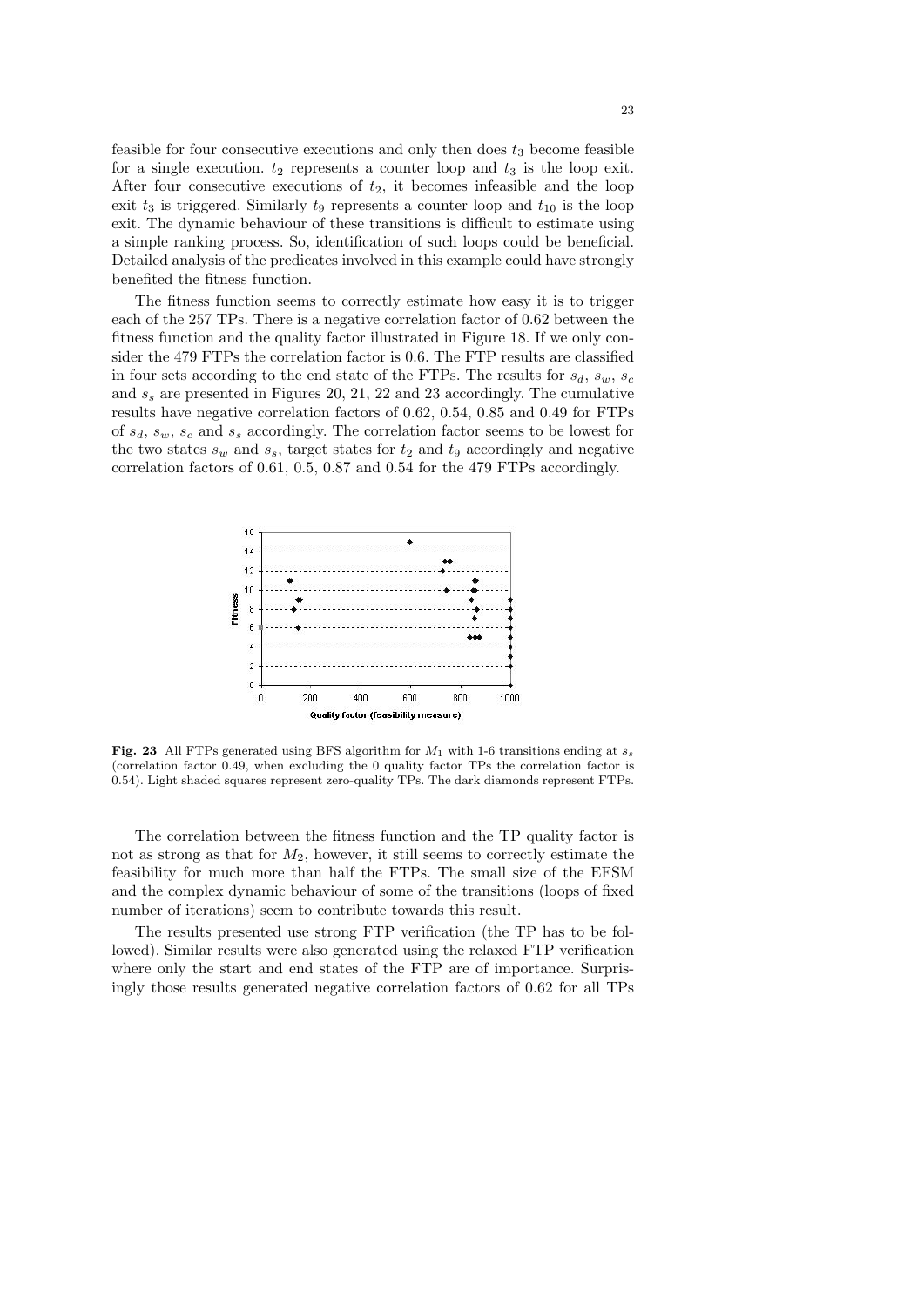and 0.61 for FTPs. Again the small size of the EFSM is the likely cause for similar correlation values.

### 5 Conclusions and future work

This paper defined a computationally inexpensive method to address an important problem in test data generation for EFSMs. An EFSM abstraction method was used as the basis of a fitness function that estimated the feasibility of a transition path (TP). The fitness function was evaluated using two EFSMs - Inres protocol and a Class 2 transport protocol. A breadth first search algorithm was used to generate a set of TPs for each of the EFSMs. The fitness function was calculated for each TP and compared to a separately evaluated ease of execution estimation measure, produced using sampling.

The fitness evaluation results suggest that the fitness function estimates the feasibility of a given TP with reasonable accuracy. The 0.72 and 0.62 correlation factors suggest a good correlation between the fitness algorithm and estimated feasibility for the TPs for the two EFSMs used in the experiments. Hence this computationally inexpensive TP feasibility function may be used to aid the generation of paths through an EFSM that satisfy a test criterion and which are likely to be feasible. Other methods such as heuristic search and constraint satisfaction, can then be used to produce input sequences to trigger these paths.

Future work will investigate refining the fitness function to take into account loops and other difficult to estimate transitions. There is likely to be a trade-off between the sophistication/precision of the fitness function and the cost of computing it. Interestingly, recent work has extended the fitness function proposed in this paper by adding some dataflow information [17] but it is unclear how this will affect the accuracy of the fitness function. Further evaluation of the fitness function on other EFSMs may also be beneficial. A final area of future work is the use of the fitness function in methods that generate particular types of input sequences from an EFSM. For example, we might combine it with the UIO sequence generation work in [5].

#### References

- 1. Aho, A., A. Dahbura, D. Lee, and M. U. Uyar: 1991, 'An optimization technique for protocol conformance test generation based on UIO sequences and rural Chinese postman tour'. IEEE Transactions on Communications 39, 1604–1615.
- 2. Bochmann, G. V.: 1990, 'Specifications of a simplified transport protocol using different formal description techniques'. Comput. Netw. ISDN Syst. 18(5), 335–377.
- 3. Chow, T. S.: 1978, 'Testing software design modelled by Finite State Machines'. IEEE Transactions on Software Engineering 4, 178–187.
- 4. Derderian, K., R. M. Hierons, M. Harman, and Q. Guo: 2004, 'Input Sequence Generation for Testing of Communicating Finite State Machines CFSMs.'. In: LNCS vol. 3103. pp. 1429–1430.
- 5. Derderian, K., R. M. Hierons, M. Harman, and Q. Guo: 2006, 'Automated Unique Input Output Sequence Generation for Conformance Testing of FSMs'. The Computer Journal 49(3), 331–344.